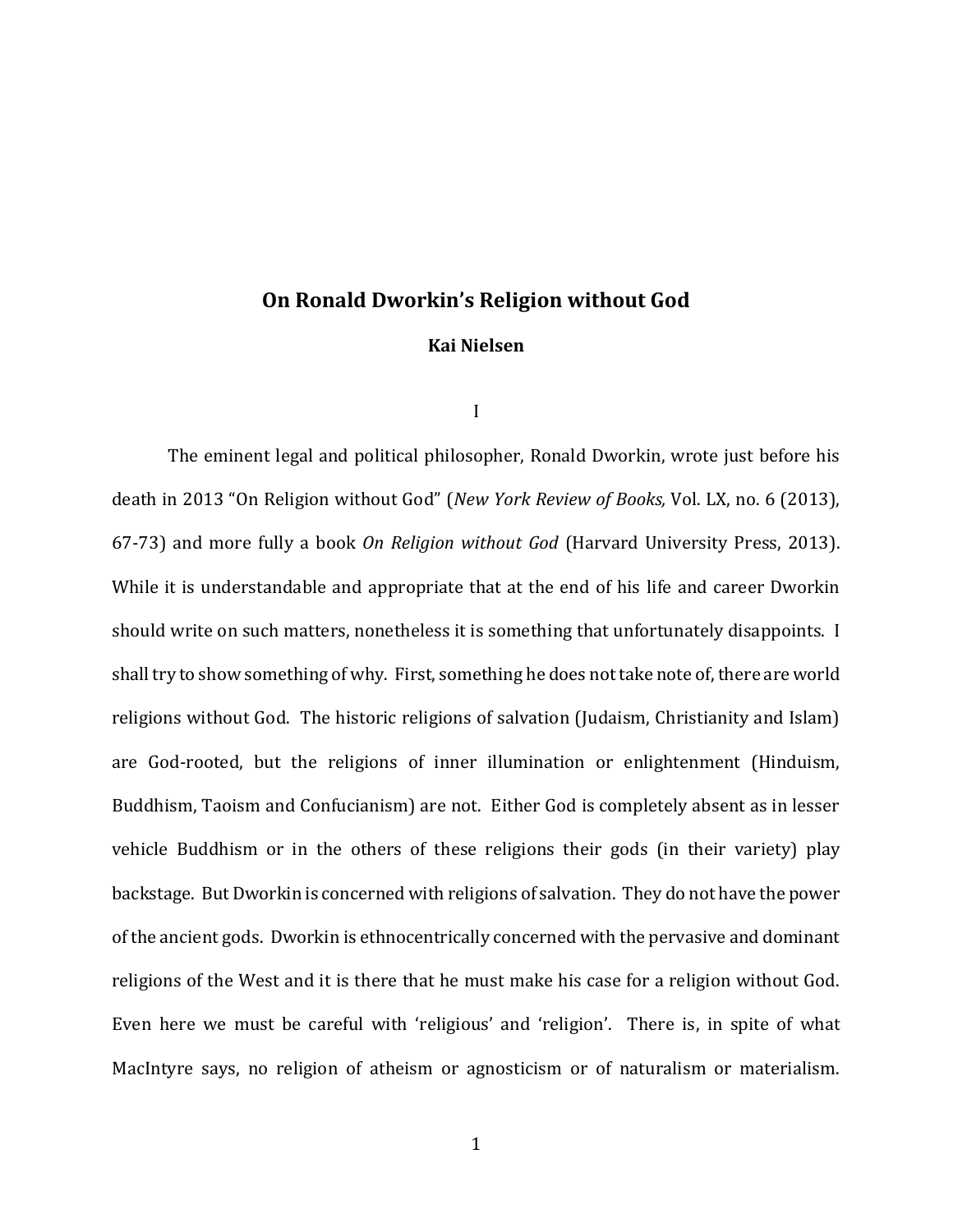Naturalism and materialism are now something which most analytic philosophers call physicalism and which Dworkin rules out as a part of what he calls religion without God and which most of us would call a religiously toned atheism. But physicalists (naturalists) need not be religious or *scientistic.* Quine was *scientistic* but Davidson was not and Dewey was not. The Supreme Court of the United States declared, as Dworkin notes, that secular humanism is a religion. But that is a mischaracterization, though a useful one, for legal purposes. Most secular humanists have some attitudes that bear some family resemblance to religious attitudes, e.g., a commitment to a certain way of life that they regard as desirable. But that is not sufficient to characterize secular humanism as a religious attitude, let alone as a religion.

I shall argue that Dworkin has not made a sound case for his characterization of a religious attitude or for *his* characterization of Godless religion. I shall start with a brief characterization of Freud and Marx, naturalists and atheists through and through, on religion. Its relevance to what I will have to say about Dworkin in religion shall become evident.

Sigmund Freud thought the illusion of religion had a future and that it was tied to human neuroses and that it was something that could sometimes be overcome, or partly overcome, but still was a determinate part of the human condition. But that that is so certainly, he rightly thought, did not make religion or a belief in that illusion desirable, rational or reasonable—a something that ought to be. Karl Marx famously said that religion was the opiate of the people. But he also said in the very next line that it was the heart in a heartless world and that without the end of capitalism and the eventual attainment of communism religion would remain. Marx thought that the directionality that we find in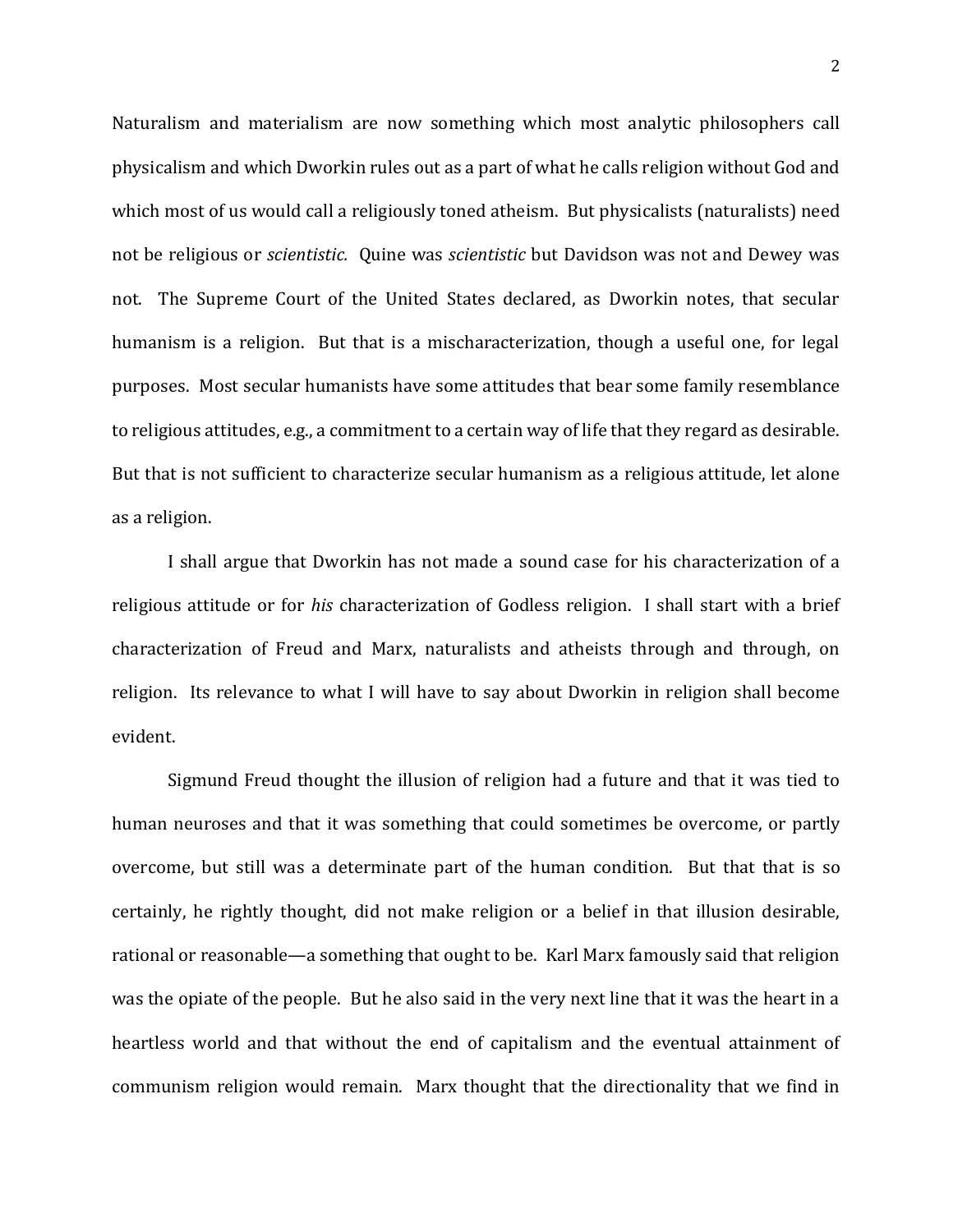history gave us good reason to believe that capitalism will come to an end and would be replaced by socialism and eventually by communism. And that finally would result in the end of religion. We fallibilist analytical Marxians are no longer so sanguine on any of these counts. We hope that will obtain and believe that it is empirically possible and is something to be struggled for. But we can no longer confidently think or indeed believe that 'history is on our side'. It may turn out to be, as Marx confidently thought it would, but we cannot reasonably think it is inevitable or in some way necessary or even likely. It is arguably necessary for full emancipation and a flourishing of all. But that is a different matter. We Marxians should be toward the prevailing of communism like Pascal was about God.

However, we do live in a heartless, cruel, destructive world. Our contemporary world is hideous as was the world of previous centuries—even when the productive forces are being sufficiently developed to make possible a different world, a world without such heartlessness. But it has remained heartless to the hilt. Many people worldwide live without hope and others befog their minds with religious illusions or other ideological illusions. Many of those who continue to have hope for a better future do so knowing they are going against the grain and the odds. Indeed, the odds are heavily stacked against them. Many live in situations that are so desperately hopeless that they risk their lives with dangerous voyages crossing the Mediterranean in the hands of ruthless greedy smugglers, as do many people from Latin America crossing the border into the United States from Mexico in the hands of smugglers. Many lives are lost in one way or another. We have a wonderful world.

Marx had a keen understanding of religious orientations and of religion's way of answering to, though in an *ersatz* way, human interests. Neither Marx nor Freud were 'Godblind' as was Voltaire, Sinner or Quine. But that did not make them godly. And they were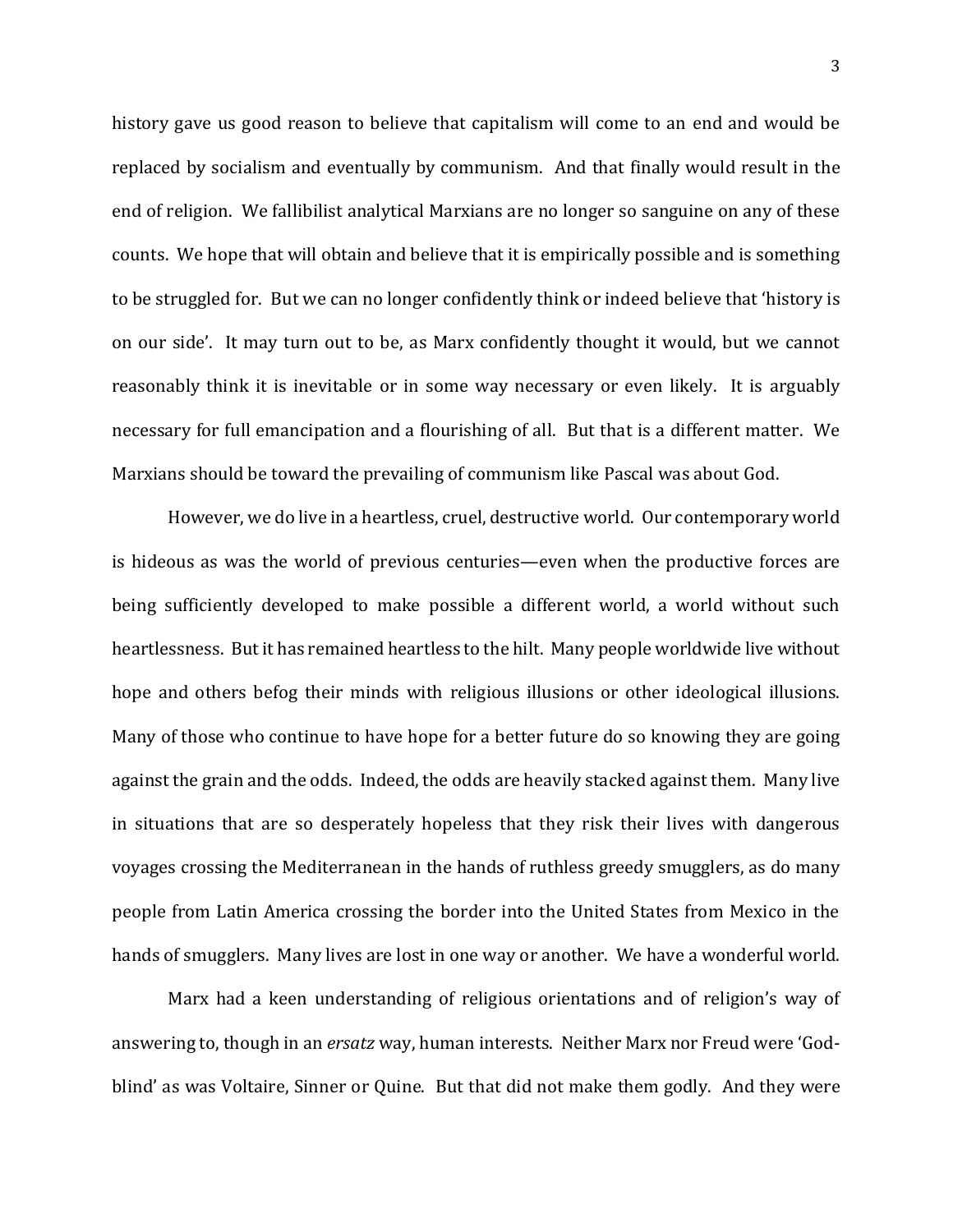certainly not *scientistic,* though they both had a great respect for science. Marx, unfortunately, was too influenced by Hegel, as was almost any intellectual in the intellectual culture in which Marx was encultured. But in much of his theoretical work, and in spite of the influence of Hegel, he put science to good use.

Marx, no more than Russell or Quine, was a religious atheist. However, Marx had a very good understanding of religion and a good appreciation of its force. But don't try to read him as being a 'religious atheist' à la Ronald Dworkin. It might be useful for those who are tempted to go Dworkin's way or for them instead to go Freud's or Marx's way about religion. But it is a conceptual mistake to regard themselves going either way as religious atheists. A 'religious atheist' is an oxymoron unless we simply mean 'religious', by sleight of hand, to mean being committed. It is a mistake to identify 'militant atheists' or what some have provocatively called 'evangelical atheists' with being religious. Bakunin, Lenin and Trostky were militant as could be wished. They clearly cared deeply about a cause, about a determinate view of how life should be lived. But that is not sufficient to make one religious. To be committed is not necessarily or even usually to be religious, except by arbitrary persuasive stipulative definition.

One might go instead in a different direction as George Santayana did. He was an atheist, a materialist, and a naturalist about values. What he called his 'animal faith' was a belief in materialism all the way down. But he was anything but militant or evangelical, though he was a thorough going atheist and materialist. But after Santayana retired from Harvard, he lived in Spain in a monastery. He liked the music, the rites, the way Catholicism ordered life. But he did not have a religious bone in his body or anything that inclined him to religious belief or taking religious attitudes. I, too, like plain chant and Gregorian chant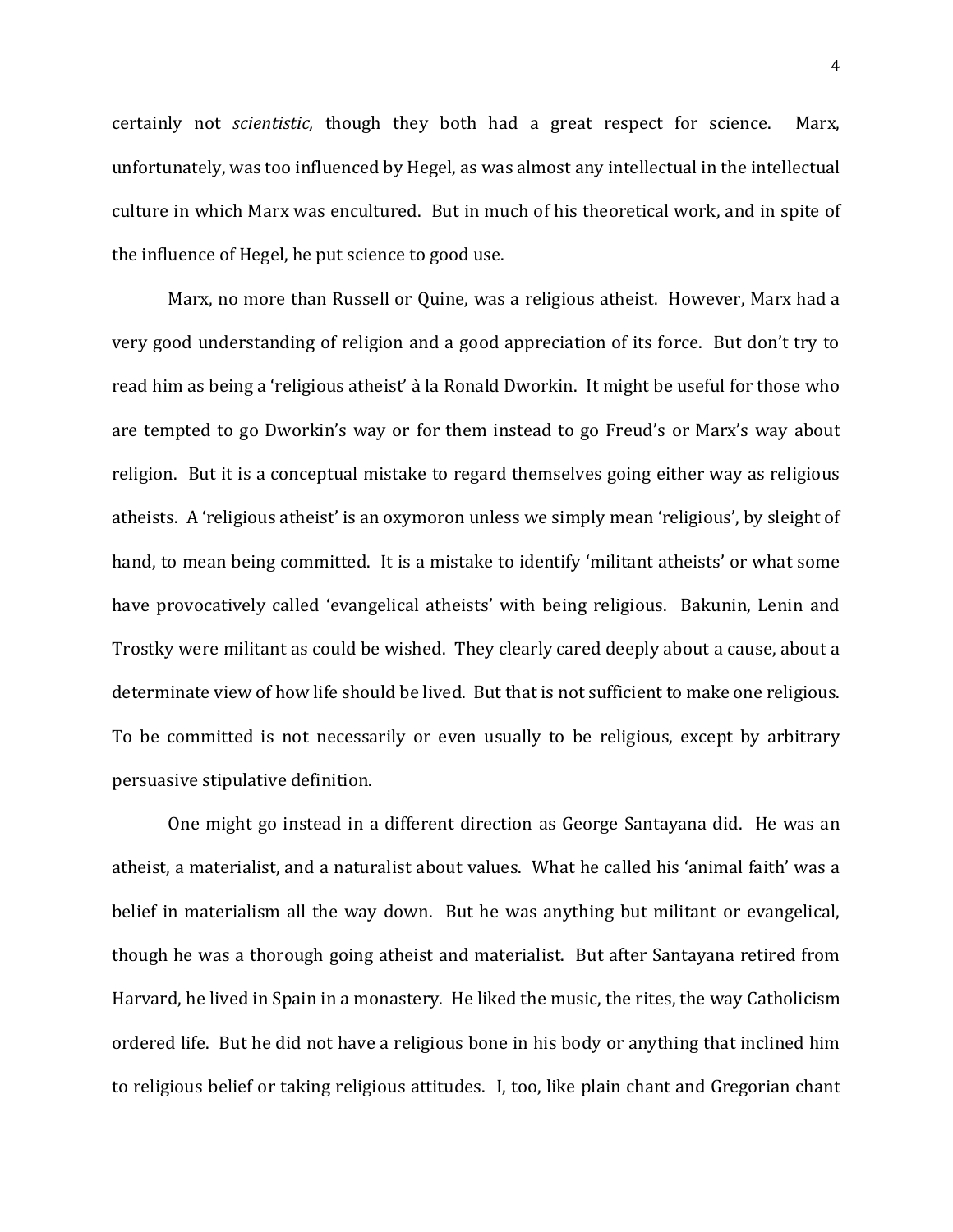but I am completely indifferent to religion in any form. I only get exercised about it when I think of the harm it often but not always does to human beings and the killings, suffering and hatred it tends to engender. And I am not happy about befogging people's minds, even when it does not lead them to arming others. This is something that exercises Dworkin as well. Still, many of the basic religious doctrines do not so harm people beyond intellectually impeding them or throwing roadblocks against reasonable belief; à la Peirce, reasonable ways of fixing belief. Pope Francis is a wonderful human being in his social and political orientations. I wish the world leaders would pay attention. Yet he clings on to absurd religious beliefs and mistakenly thinks they are skyhooks for his commendable politicalsocial orientations. But most of these intellectual impediments are not something that makes one a militant atheist or an 'evangelical atheist' but instead it can make one a sometimes bemused one. But it can have that effect on some religious people, too.

It doesn't make one jump with joy at seeing people going around with either plainly false beliefs or nonsensical beliefs. But they need not, though they often do, lead to religious hatreds, though this is a damaging aspect of religious life. Christians hating Jews, Jews hating Moslems and Moslems hating Jews and Christians, and even in some places Buddhists hating Moslems. And Hindus and Moslems, as we can see in India, are not linked in love, to put it mildly. The religious world is certainly not one of love, caring and mutual respect. It too often tends to be a bunch of brutalisms. But this is not the way it is usually portrayed. And one does not need to be a secularist to realize and assert this.

To summarize: one of my discontents with Dworkin's account concerning what he takes as counting as the religious attitude is first that it is problematic that there is any such thing as '*the* religious attitude', any more than there is such a thing as taking '*the* moral point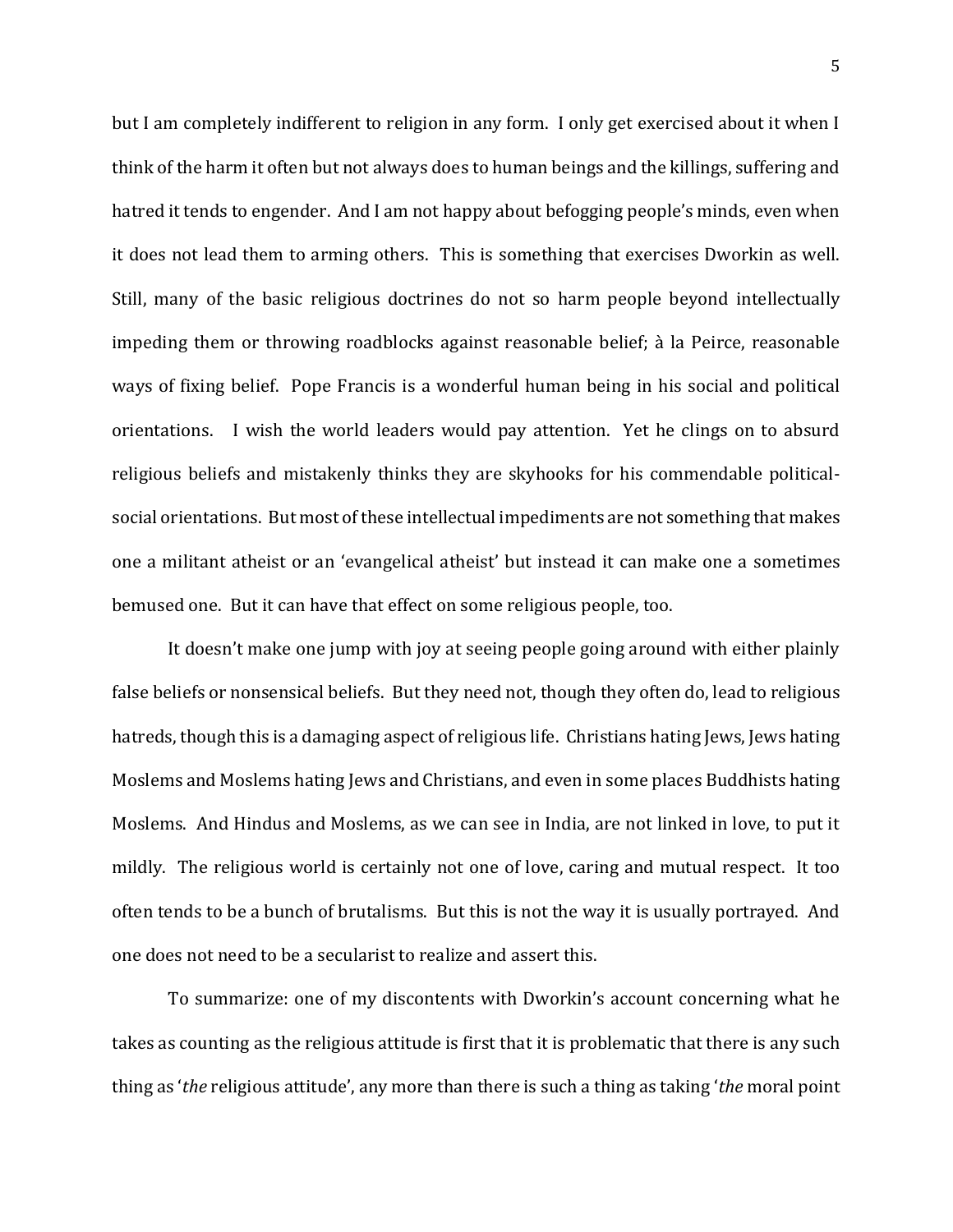of view'. There are various moral points of view and it at best is not obvious that there is some feature or set of common features, some essence, of either all and only religious or moral points of views that would justify saying that something distinctively counts as '*the*  moral point of view' or '*the* religious attitude' that would justify saying that either all only those moral attitudes or those religious attitudes count as moral attitudes and religious attitudes. We can, and many of us do, say such things. But that is only to be ignorant, dogmatic and *parti pris—*or perhaps all these things bunched together. What are the attitudes shared by Calvin and Kierkegaard, by Aquinas and Barth, by a Sufi mystic and a New England Puritan, by a Quaker and a lesser vehicle Buddhist, by Buber and Plantinga, by a Wahhabist Moslem and a Christian Scientist? I would like to see such a specification of any of these matters. There is nothing that is common to and distinctive of these religious attitudes and beliefs.

To say, as Dworkin does, that all people with a religious attitude have a belief in "life's intrinsic meaning and nature's beauty" is plainly false. Not all religious people have such beliefs. It was not true of Pascal, Luther, Hamann, Kierkegaard or Barth. Moreover, there are philosophers as well as other people who believe in life's intrinsic meaning and nature's intrinsic meaning who are not at all religious. Take also into account that there are a few religious fideists who are very philosophically and rationally skeptical who can make little sense about what, if anything, is intrinsically and objectively valuable. People who can be very sophisticated. Hamann, Kierkegaard or Dostoevsky, for example, come to mind. Wittgenstein, a deep friend of religion, is another.

Dworkin has not at all accounted for, if anything, the distinctive accounts for what is to count as a religious attitude. He throws together indiscriminately what counts both as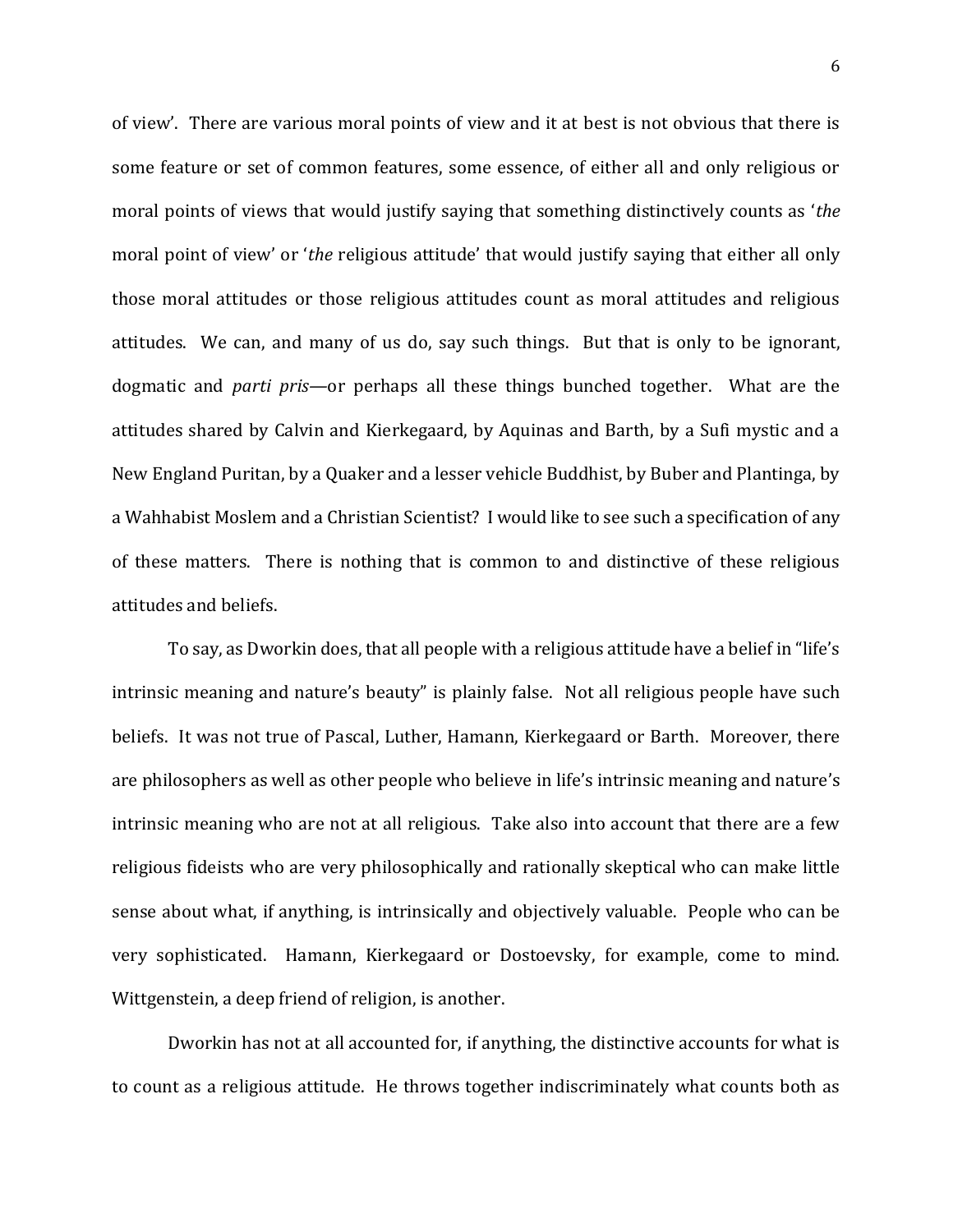religious and non-religious attitudes and convictions. Not all people with deeply held ingrained convictions have religious convictions and, for that matter, some have antireligious in addition to non-religious convictions and attitudes. Not all who have what they take to be ultimate commitments are religious. Some who have deep and fundamental commitments could not say or understand what it would be like for their commitments to be ultimate, *pace* Paul Tillich. Moreover, a firmly religious person may have no beliefs that he takes as core religious beliefs. It is not even clear what it would be like to determine what, if anything, these core beliefs or ultimate commitments are. Both William James and Ludwig Wittgenstein would be ill at ease with such talk.

Naturalists or materialists need not be *scientistic* as Dworkin takes them to be. But they need not be nihilists either or subjectivists, emotivists, error theorists, relativists (cultural or otherwise) either, though *some* are one or another of these various things. But there are naturalists (John Dewey, Ralph Barton Perry and Peter Railton, for example) who are none of these things. They take valuations to have independent existence in the sense that they are not just what are *desired* but are *desirable*, not only approved of but approvable, not only commitments but *worthy* of commitment. This they take, as does Dworkin, to be objective realities. But none of them are religious or attuned to religion.

There are those who make naturalistic commitments only when they regard them as reasonable, rational and as somehow accurately based commitments and then there are those who don't. There are some who take their commitments to be only justified when they have reasonable and rationale and accurate accounts of situations concerning which commitments are to be made. Some regard that as far too rationalistic. But some will continue to claim that rationalistic or not this is what is to be done. We only have something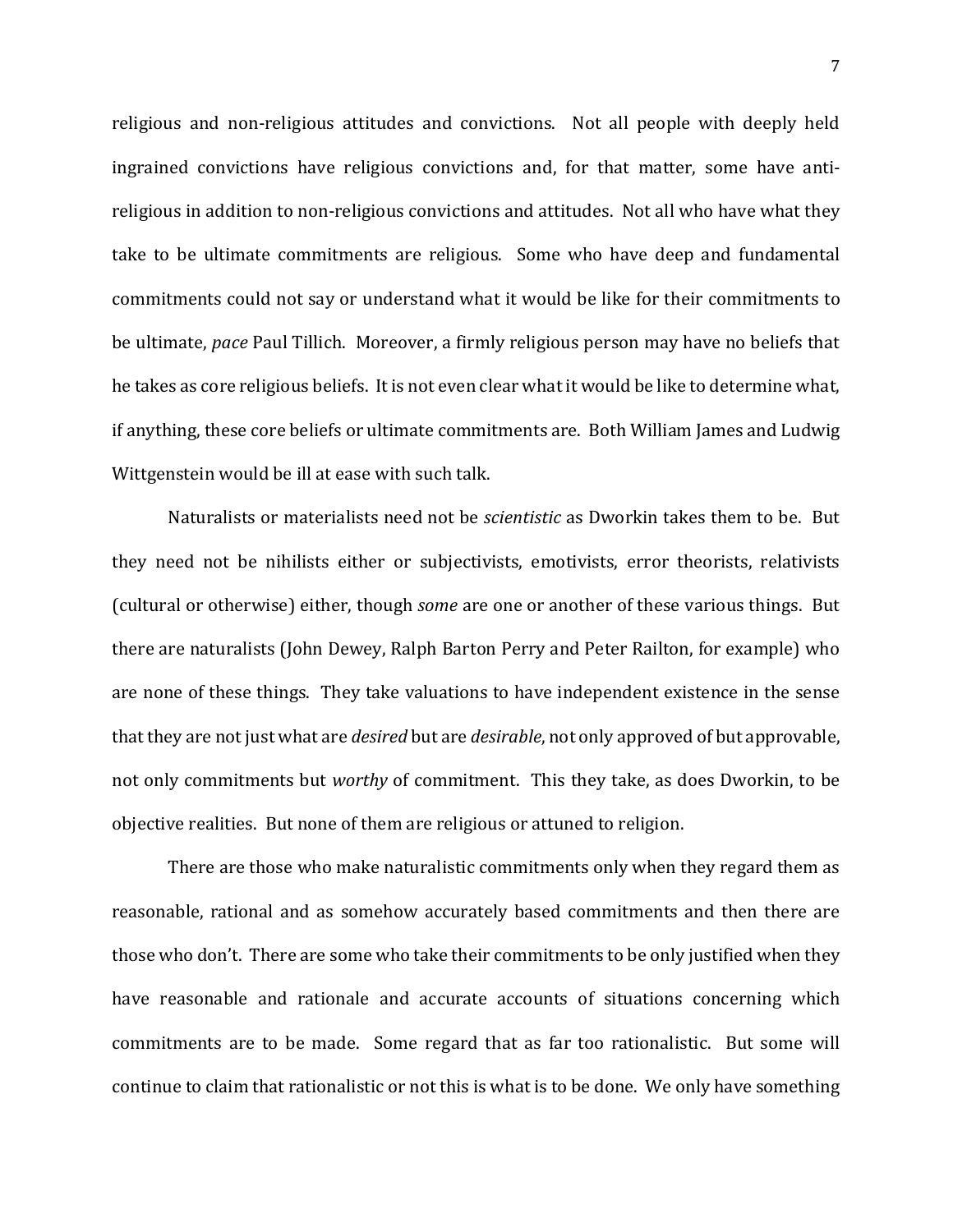that is desirable and not just desired when this is the case. Here are all kinds of beliefs and attitudes alive in our cultures here and no consensus about them.

This gives hostages to fortune. The conceptions 'rational' and 'reasonable' are brought into play but they are at least to some degree contestable and problematic. And sometimes not determinable or in need of determination. There will be disputes over both and most particularly over 'reasonable'. Not everything that is reasonable in Senegal is reasonable in Sweden and vice versa. We cannot stand easy with just baldly invoking such conceptions in such contexts. Skepticism is quite understandable here. And it need not be philosophical nit-picking or irrational.

Dewey, Perry and Railton also do not find shelter—indeed an *ersatz* shelter by invoking anything mysterious, *sui generis,* numinous or something transcendent, transcendental or even quasi-transcendental, whatever, if anything, that is. And even if G. E. Moore is right about 'intrinsically good' being indefinable in his specialized philosophical conception of 'definable', *the* good, unlike intrinsically good, (as he admits), is not indefinable. Moreover, there is nothing concerning intrinsic goodness that we must just note or see—in some non-literal sense of 'see'—to be true or false. Or take, in effect, on faith, even animal faith. We cannot take on faith something that we do not understand even on a charitable taking of 'understand'.

There is no such thing as 'faith-knowledge'. Religious atheism, if such a thing is even intelligible, is a Holmes-less Watson. Dworkin gets obscurantist, or at least obscure, about moral truth and about objectivity. Cruelty is wrong and we know that beyond doubt that it is wrong, Sade to the contrary notwithstanding. We do not need to make an inquiry to find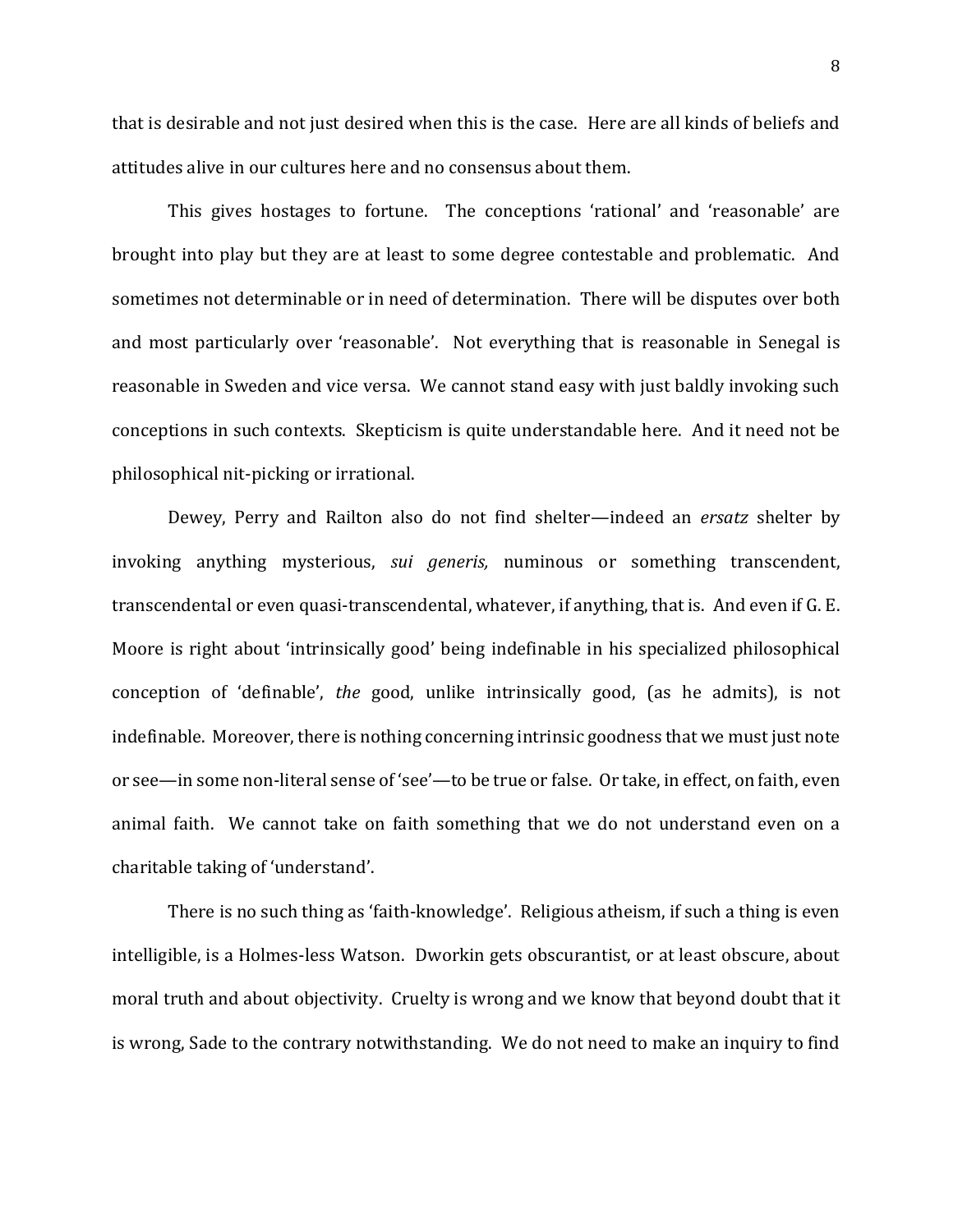that out. But it is Dworkin's going about how we know that it is wrong, and mucks up his conception of religion, that mystifies and needlessly so. He remarks:

Our felt conviction that cruelty is wrong is a conviction that cruelty is really wrong; we cannot have that conviction without thinking that it is objectively true. Acknowledging the role of felt, irresistible conviction in our experience of value just recognizes the fact that we have such convictions, that they can survive responsible reflection, and that we then have no reason at all, sort of further evidence or argument, to doubt their truth (Dworkin 2013, 72).

What would it be like to have further evidence or argument to establish cruelty is really wrong? Or for that matter not really wrong? To just settle down with Sade? Here we have something, we know not what. Dworkin should have ended his last sentence with 'at all'. Then he would have been at home and good.

#### II

Dworkin rightly sees that our convictions about moral values and religious values are not something that stand independently of our system of moral beliefs and religious beliefs, any more than our scientific convictions or mathematical convictions stand free of the structures of scientific belief or structures of mathematics that have some external justification. They all are, as Wittgenstein well argues, a cluster of practices that, taken together, constitute forms of life that in our societies just determine what we do and even what we can conceive of doing. That is what intelligibility and justification come to. We have no further justification. We don't understand, in spite of what some philosophers have said, what it would be like to doubt the reality of the external world or the law of noncontradiction, though it is *somewhat* scary to remember that not so long ago it was thought to be so about the law of the undistributed middle as well. Some things in any culture at any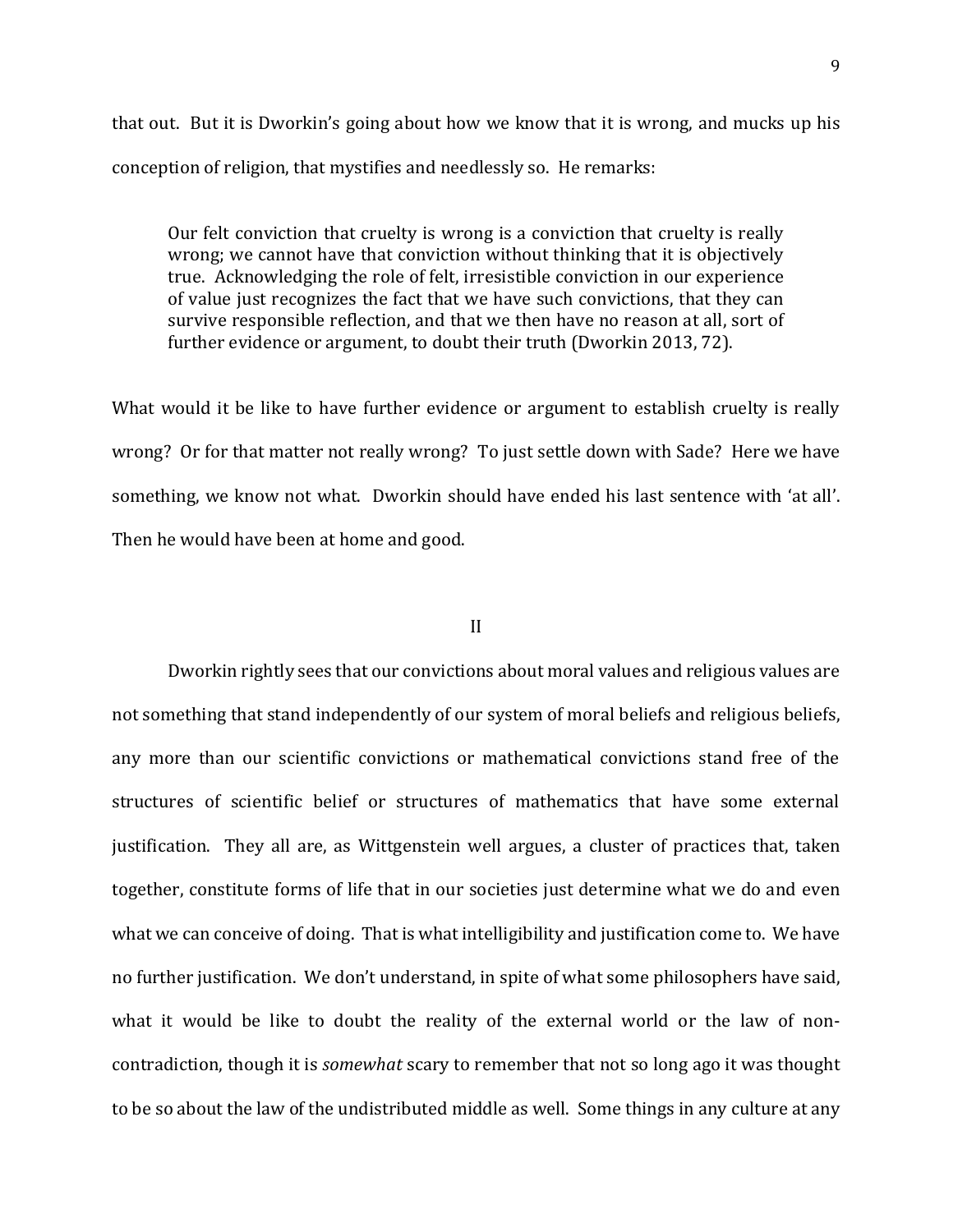time are just not up for doubt. Proof, relying on evidence or argument at any time, comes to an end. Dworkin remarks, "What if—an unimaginable horror—the human race ceased to agree about valid mathematical or logical arguments? It would then fall into terminal decline, but still no one would have any good reason along the way, as Dworkin says, to doubt that five and seven make twelve" (Dworkin 2010, 72). Any philosophical theory, any metaphysical theory and any theory at all, which denied this would be more unreliable than that belief being denied itself.

So far, so good. But Dworkin thinks values are different. There such consensus, if it obtains, is irrelevant to the assurance of the trust of an evaluative belief. But consider the deeply set moral belief that it is evil to torture any human being or any other sentient creature just for the fun of it. Kill them if necessary to protect ourselves and some other animals; our pets, for example. But do it as quickly, painlessly and safely for us as possible. No moral theory could put that in doubt. Anyone who denied or just put it into question would be rejected out of hand by anyone with even a minimal reasonability. Suppose we are asked why we know that that conviction is true? We might very well be at a loss as he would be as we would be able to answer the alleged question. As how do we know that five and seven make twelve? Or how do we know the rules of mathematics are true? How do we know that either is objectively true? The reality of the matter is that here we stand and we will do no other and do not understand how we can do mathematics without that belief or be moral without the other belief. But are these objective beliefs or subjective beliefs or merely illusory propositions or merely conventional beliefs? Something accepted by our tribe and some others? We very well may not know how to answer these questions. However, we do not, and rightly, need to. That stands even if no one does. We know that is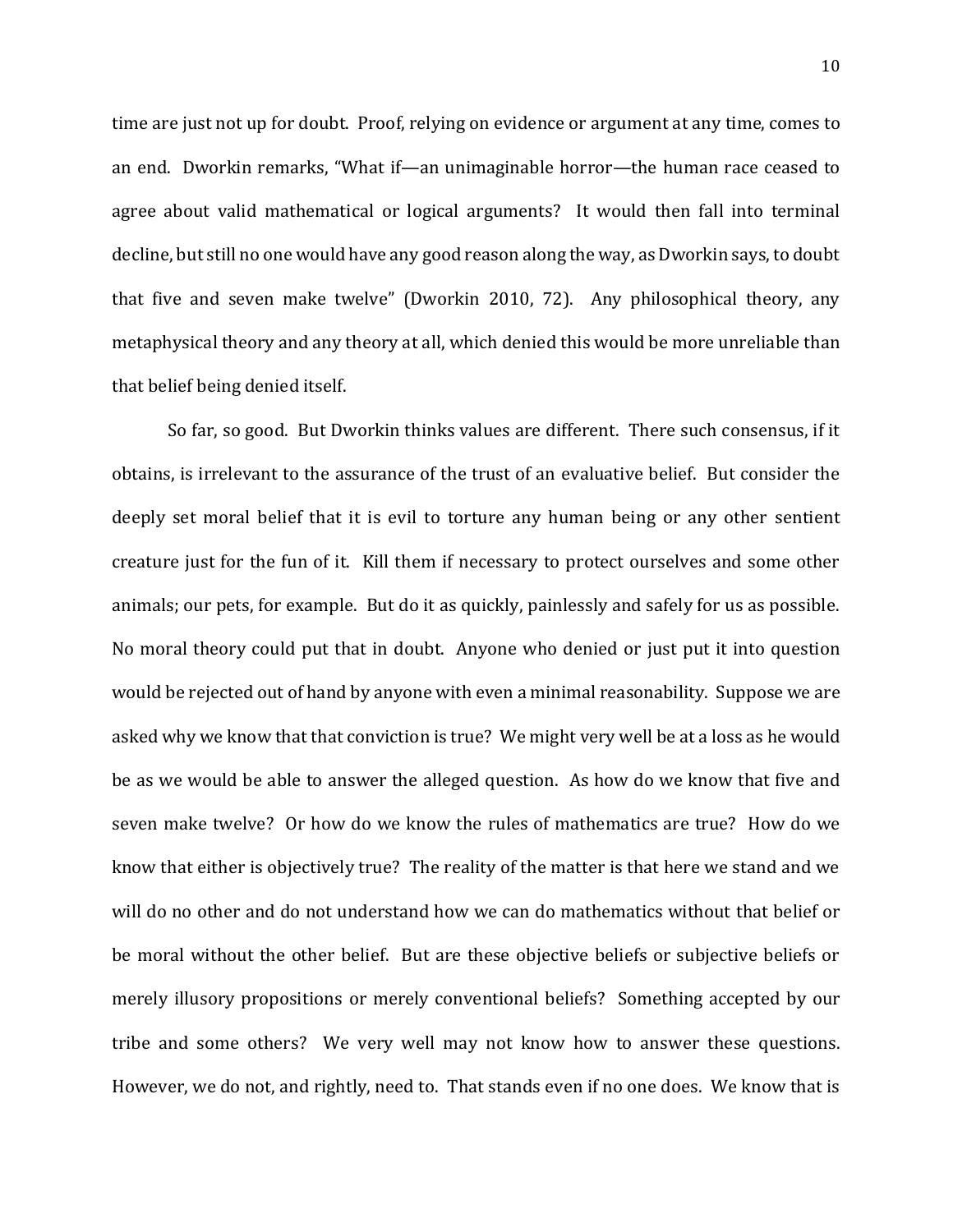where we stand in these places. That is what we do, this is where our spade is turned and that any theory or account which tried to put this into question would be much more questionable, much more problematic, than those specific beliefs themselves.

Dworkin maintains that for people to "have a sense of value, mystery, and purpose in life" is for them to be religious, to have a religious point of view (Dworkin 2013, 72). Many, perhaps all, atheists so view things at least according to Dworkin. He believes that makes them religious. That in effect is a stipulative re-definition that arbitrarily, if accepted, gently and kindly would lead all non-religious believers into religious belief by linguistic legerdemain. But in actuality and reasonably it neither leads us to be religious nor yields philosophical clarity. It rather muck up things. It only provides arbitrarily a low redefinition of religion. Philosophy, as practiced by Dworkin, confuses things here. It does not clarify things. It does not provide us with either a metaphysical understanding or a more adequate guide to life or anything of a theoretical or a practical significance. We have not learned at all what it is to be religious or what it is to take a religious point of view, if indeed there is one, let along *the*, religious point of view or *if*, let alone *why*, doing so would be of human or social or political value. I am inclined to believe that it sometimes is and sometimes isn't. But Dworkin does nothing to show that it is of such value or that even if it sometimes is, that it is of religious value.

For Dworkin anyone who is religious accepts "that it matters objectively how human life goes and that everyone has an innate, inalienable ethical responsibility to try to live as well as possible in his circumstances." They must accept that nature is not just a matter of particles thrown into history but something of intrinsic wonder and beauty. To so respond, he has it, is to take a religious point of view. But Henry Sidgwick, G. E. Moore, Bertrand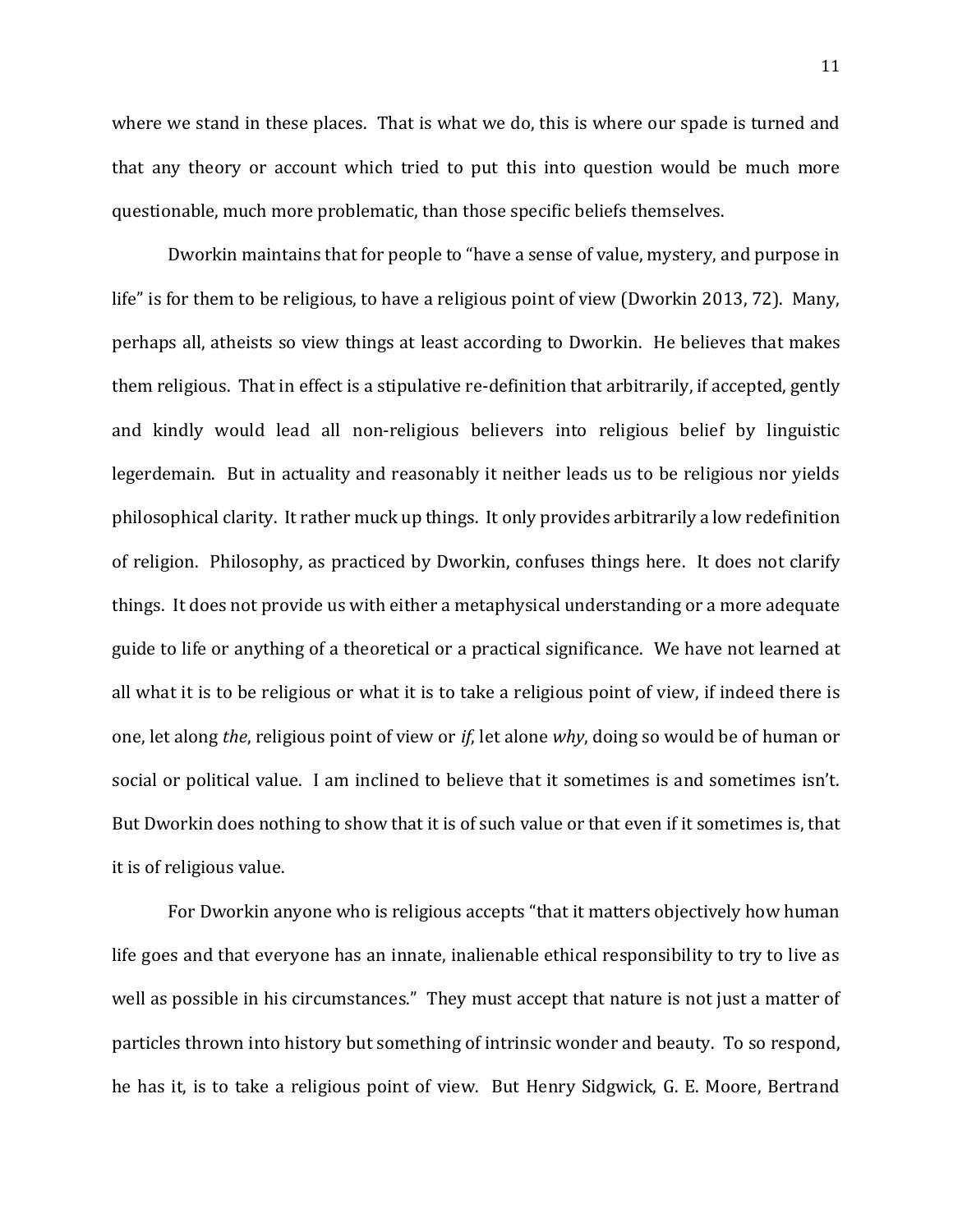Russell, and George Santayana all believed that and they were plainly not religious. Indeed, just the opposite. Moreover, I am not even confident that all religious people believe that. Dostoevsky or Kierkegaard, for example. Dworkin is irresponsibly playing around with words here. It may be true that any "inducement about meaning in human life or wonder in nature relies on ultimately not only a descriptive truth, no matter how exalted or mysterious, but finally on more fundamental value judgments" (Dworkin 2013, 72). But this does not mean that these value judgments are religious or the foundation for religion or that anyone who makes them or accepts them as religious. Dworkin is just being arbitrarily prescriptive here.

Even if it is the case that a distinctive religious attitude can exist only within an overall scheme of values, some of which, such as 'Suffering is bad' and 'We have a moral responsibility to relive suffering when we can', are not determined by any empirical facts about the world and stand independently of such matters. Namely, if Hume's principle that we cannot deduce such fundamental principles from empirical facts alone obtain. It does not show that someone who accepts such principles and acts in accordance with them takes a religious point of view. Something that Hume clearly understood. To say, *pace* Hume, that it does is arbitrarily stipulative.

Bertrand Russell, G. E. Moore, A. J. Ayer, Hans Reichenbach and Otto Neurath were all thorough atheists alright but they were plainly not religious. But Dworkin could comfortably so label them in accordance with his view. But that is false labeling. They *may* well have had attitudes that Dworkin describes as being religious, but that does not make them in the slightest religious, even in the sense that we could well describe Spinoza, Einstein or Wittgenstein as having *some* religious attitudes.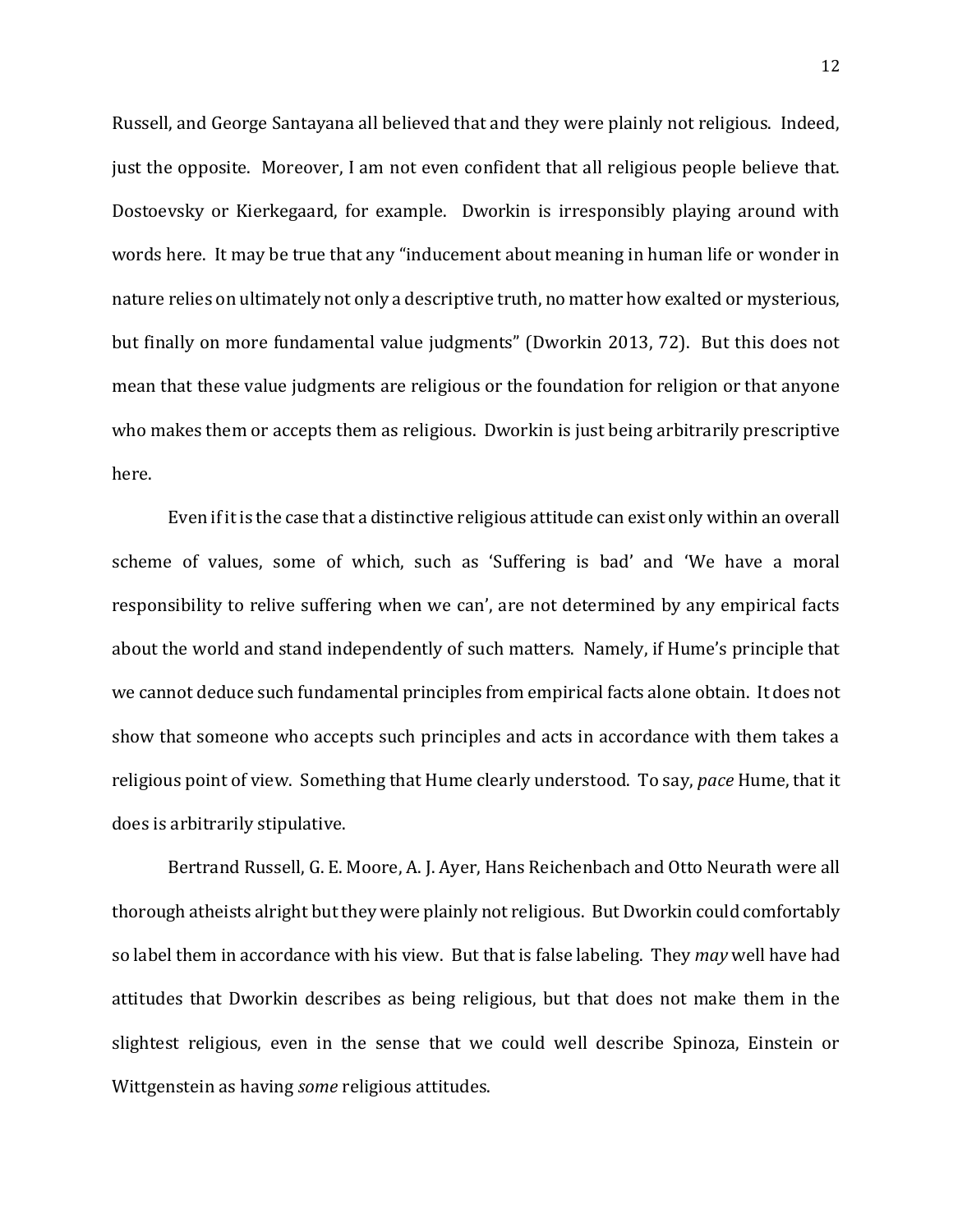Indeed, some atheists such as Spinoza, Einstein and, somewhat differently, Santayana, had some attitudes that could be non-arbitrarily described as both atheist and religious, namely in their distinctively strong commitments about how to live and how society should be ordered. (They have sometimes been described as philosophical as well.) But Marx, Lenin, Gramsci, Magri and Veblen had their strong beliefs too about how society is to be ordered but that did not give them even a whiff of religiosity or spirituality. This was true as well of Oscar Lange, Olaf Palme, Bruno Kreisky and Eric Hobsbawm as well. They were clearly thoroughly secular and non-religious. All deep or even 'ultimate commitments', *pace*  Paul Tillich, are not religious. To say they are as he did is just arbitrarily to play with words.

Moreover, religion, as we have noted, is not restricted to theism or to belief in God or the gods. Theravada Buddhists are not religious atheists or atheists, period. But their religion is godless. It is not a religion of salvation. But it is also not like Dworkin's rationalistic alleged religiosity. Religion is not restricted to theism or pantheism or even polytheistically to the gods. Ancient Greek belief systems or some other ancient belief systems are religious but do not involve a belief in God. Some have their little human-like gods but no God. Keep in mind that a belief system which is not religious is not a contradiction or an incoherence.

Moreover, there can be and indeed are deeply committed, even passionately committed, persons with very many of Dworkin's beliefs that he takes to be religious who are happily through and through secular and non-religious. But Dworkin arbitrarily baptizes them. Freud was not such a person, but he was not a wild man like Lacan. He was equally *if*  not anti-religious thoroughly a-religious. I do not know if Dworkin is anti-religious concerning religions of salvation but he writes as if he had no understanding at all of what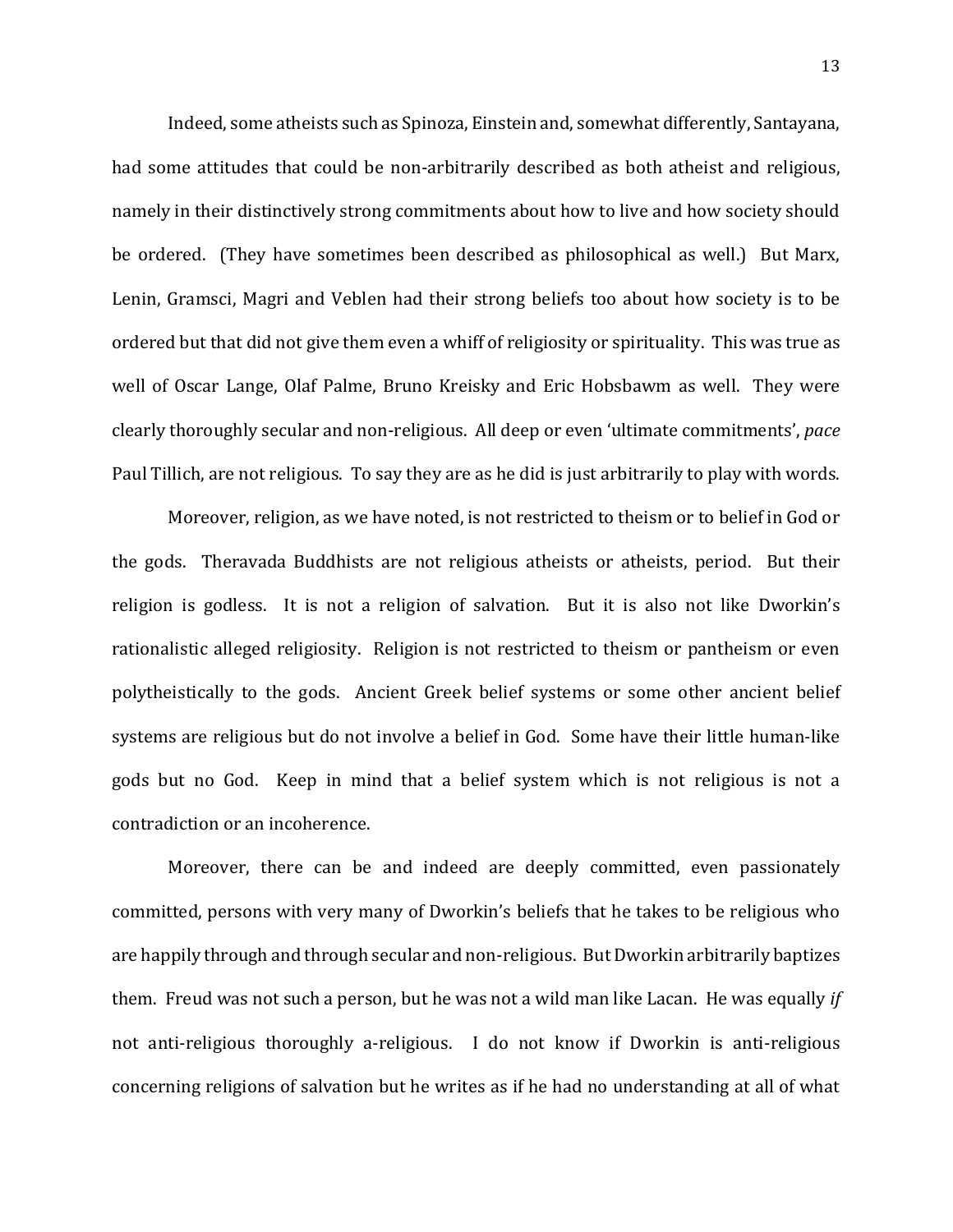Ninian Smart, an empirical and historical scholar of religions, pointed out about the worldwide diversity of religions in conceiving what could count as a religion and what could not. Dworkin was tone deaf and uninformed about that. What he took a certain way to be morally committed as being unexceptional but what he took to be constitutive of being religiously committed was not. Indeed, he took what it is to be thoroughly morally committed to also being religious. We can't. That is, he thought if we are morally principled we are therefore religious. But there are, as I have indicated, thoroughly morally principled people who are utterly non-religious. Sometimes, but not always, even anti-religious. There are plenty of people who are non-religious but not anti-religious. And can we perhaps make out a case, though problematically, that being *passionately* anti-religious is itself to be in effect religious? Or at least to having an ideology that is *sometimes* like that of being passionately religious? Sometimes yes, but certainly not always. And to be anti-religious is not to be passionately anti-religious and often it is not.

Dworkin is right in saying that there are some atheistically religious people. He takes, and rightly, Spinoza and Einstein as paradigmatic examples. But there is no atheistic religious religion or a Jewish, Christian or Islamic sect that is atheistic with its religious doctrines, rites and practices. And his 'religion without God' is distant from the great historical religions of enlightenment or inner illumination.

We should not forget that skepticism concerning religions and of something that sometimes counts there as philosophy is less widespread in less developed countries with lower general educational standards and an availability of education, than it is in countries and regions that are more developed and wealthier and better educated. In these less developed countries religion and even philosophy become far more influential and less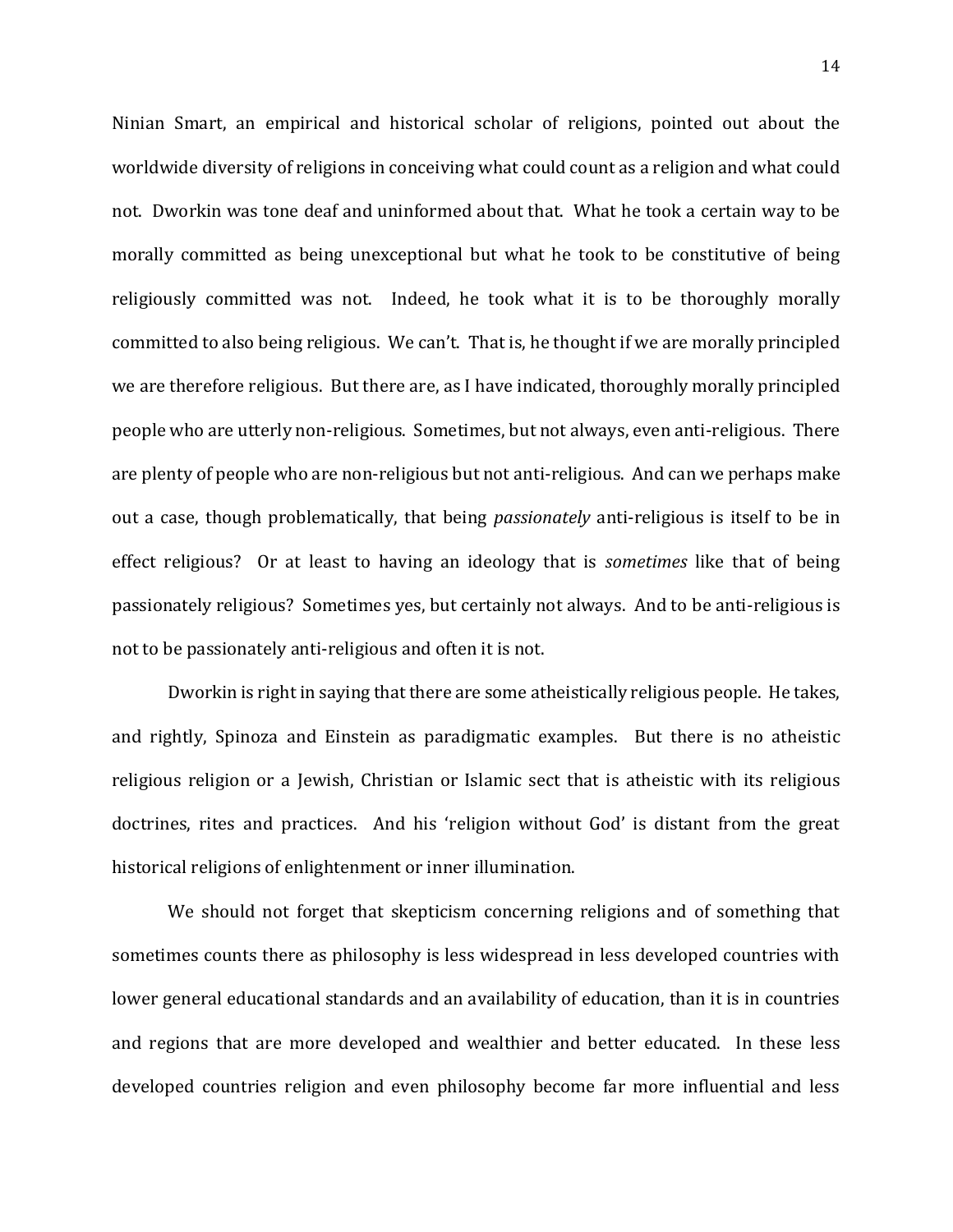optional. But in the more developed countries religion tends extensively to slowly wither away. It is far more prevalent in Afghanistan or the Central African Republic than it is in the United Kingdom or Japan. But even in some developed regions religion prevails. Mississippi or Texas are not Germany or Denmark or even Italy or Quebec or New York City or Boston. Where more available higher and better education and more wealth obtains religion as well as philosophy generally becomes more and more optional and more and more marginal. In the United States whose population is much more religious than populations in Europe or in Quebec, a recent survey among professors in the United States showed that 93% of them reported that they were not religious while in the general population only 14% reported they were not religious. Doesn't this give some indication that education counts vis-à-vis religiosity? The more educated people are in a developed country, the less religious they are. Mexico is not Sweden, the United States is not Cuba.

Dworkin has not established the need or even the value of religion, let alone that atheists and other non-believers in God (including Dworkin himself) need religion of some kind. We perhaps have fewer table thumping atheists than in times not far away. Or atheists that have been called, *sometimes* justifiably, *evangelical* atheists. Still many people—too many people—are caught and ideologically so in a battle against religion and/or in battles between religions. Many atheists now just lack, sometimes utterly, an interest in religion except o firmly oppose where some sects are murderous. ISIS is a striking current example. But it is not because it is a religion or religious but it is because many of its members are murderous. It is by contrast thought by educated people, as well as by some others, and not without reason that Christian Scientists, Seventh Day Adventists and the Amish are among the most obvious that have absurd religious beliefs. But such secularists don't get exercised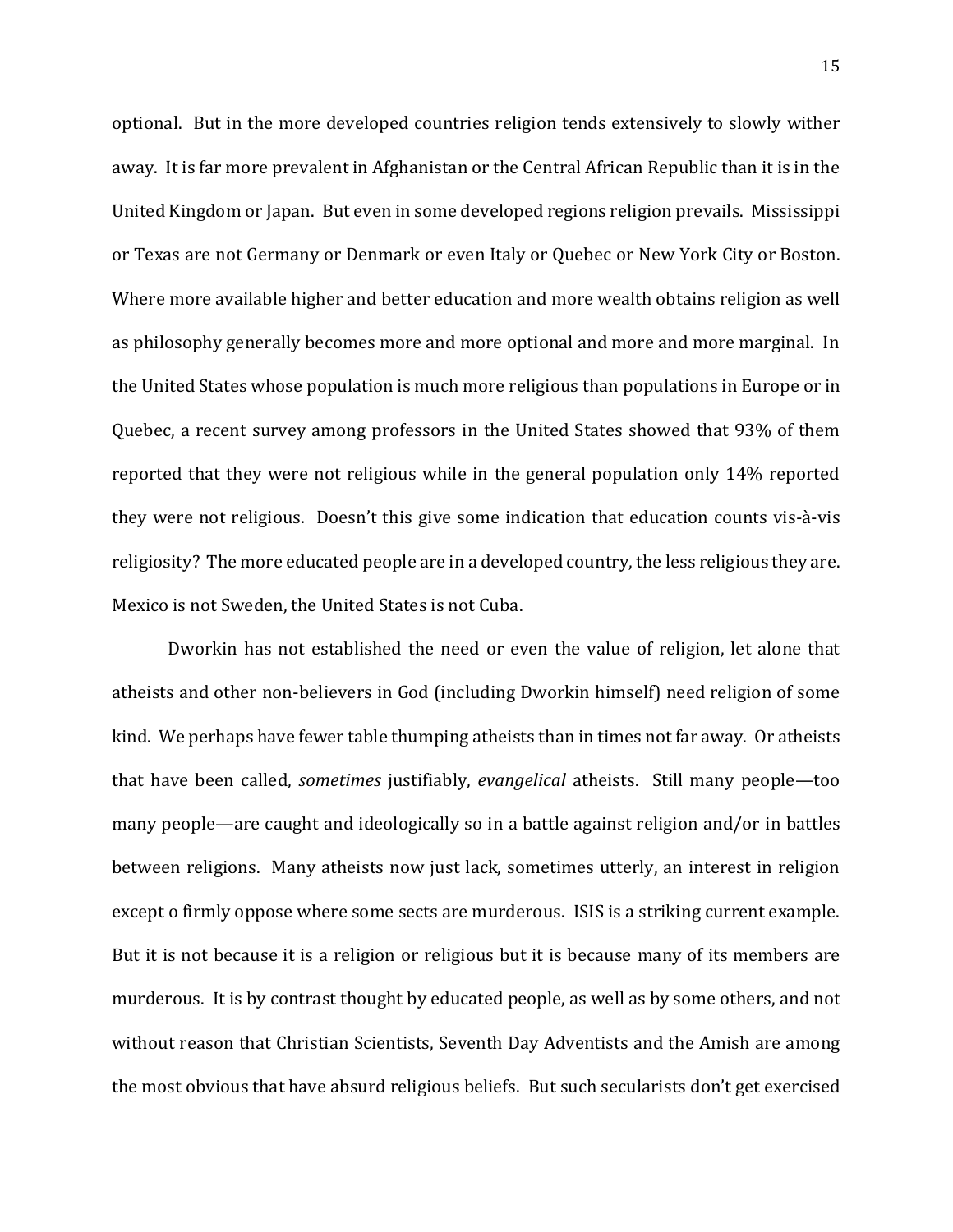about them. Richard Rorty and Raymond Geuss are more calmly and less aggressively nonreligious than those who have been called "The New Atheists". Rorty, for example, is utterly non-attuned to religion. Both Rorty and Geuss take religion with a nod and a wink as something that is now becoming more and more *passé* in the developed world. Television or the internet are becoming more attractive than churches or synagogues or mosques. Religion has become for many a bore that will hopefully and expectedly fade away like beliefs in witches and ghosts in the developed world. Not something to get exercised about as do the New Atheists in their desire to be rid of it.

Among an increasing number of people the advocating of either religion or antireligion produces a yawn rather than an agitated response or any normative response one way or another. There is often, particularly among younger reasonably well-educated people and particularly among many reasonably comfortably well off people, little interest in a no holds barred, all-out attack on religion such as Dawkins, Hitchens and other New Atheists engage in. With the New Atheists there is a passionate attack on religious faith. But rather more generally in a modernized *laicité* society all such things are met with growing indifference as long as they do not upset the established routine, a routine which less and less frequently includes going to synagogue or church or mosque except perhaps to get baptized, married or buried, those being for many the most convenient places for such occasions. Something that just happens sometimes to be useful but is no more than that. It was not a core matter as it was a hundred years ago. Moreover, there are fewer and fewer marriages and funerals, though that is not because there are fewer unions and fewer deaths.

Religious controversy, or more often just news of it, more and more invokes boredom rather than passion, anger, fear or challenge. Evangelical religion or evangelical atheism

16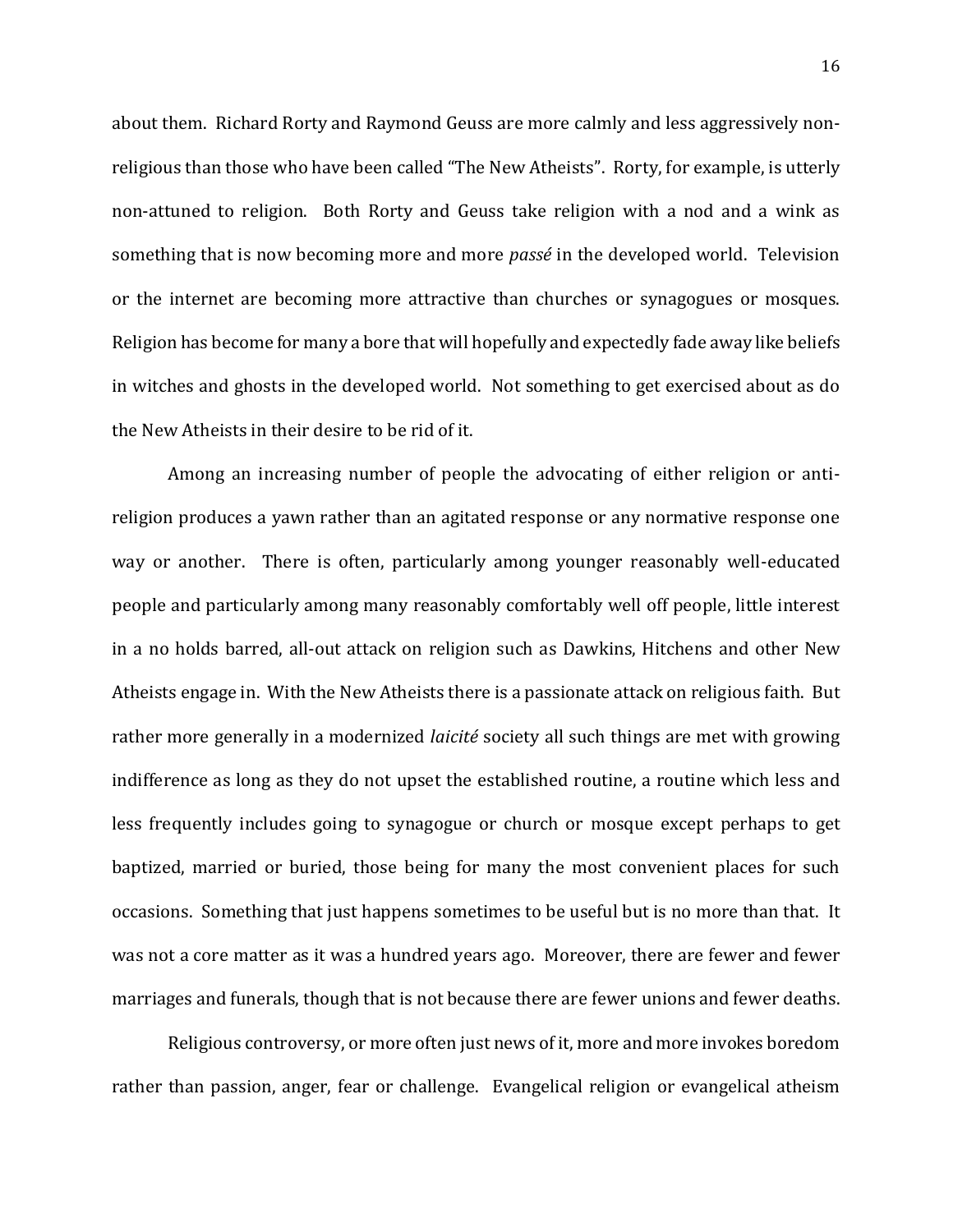energizes fewer and fewer people, particularly those who are reasonably educated and reasonably comfortably well off, though, of course, there are exceptions. However, getting exercised about Moslems, something that is widespread now in the cultural and geopolitical West, is due to fear, generally unjustified, that they are terrorists out to get us good Westerners, us nice Christians, nice Jews and nice *laicité* appreciators who never darken the door of a church or synagogue. This attitude results from bad reasoning philosophically, sociologically and politically.

Religious belief in Western cultures is in its twilight. Scandinavia led the way. But by now it is widespread and growing. The thoroughly secular attitudes are now less Joyce-like or even Virginia Woolf-like. But they are also as deeply secular and non-religious. Something that upsets Alasdair MacIntyre about modern western cultural secularism which is deeply embedded. But that attitude toward religion has become more lax and relaxed. More a matter, of course, with the belief let each person do their own thing as long as they do not harm others or seriously inconvenience others or bother the established social order.

However, this relaxed attitude is common. But there are also some checks. Though fear of creeping communism is long since gone, now it is replaced by another fear: a fear of raging Islamic terrorism. Let those Moslems go here they belong, is not an uncommon attitude. If there was no political Islam and Moslems just stuck to their religion with its funny way of praying, then okay. Fundamentalist Jews and Christians have their strange and at least seemingly foolish ways of going about things as well. It is something that as common that as common secular attitudes go we can live with if they do not disturb others by not yapping too loudly, as the Shakers once did. People, Moslems included, can be religious if they want and in the way that they want as long as they don't disturb things. There can, as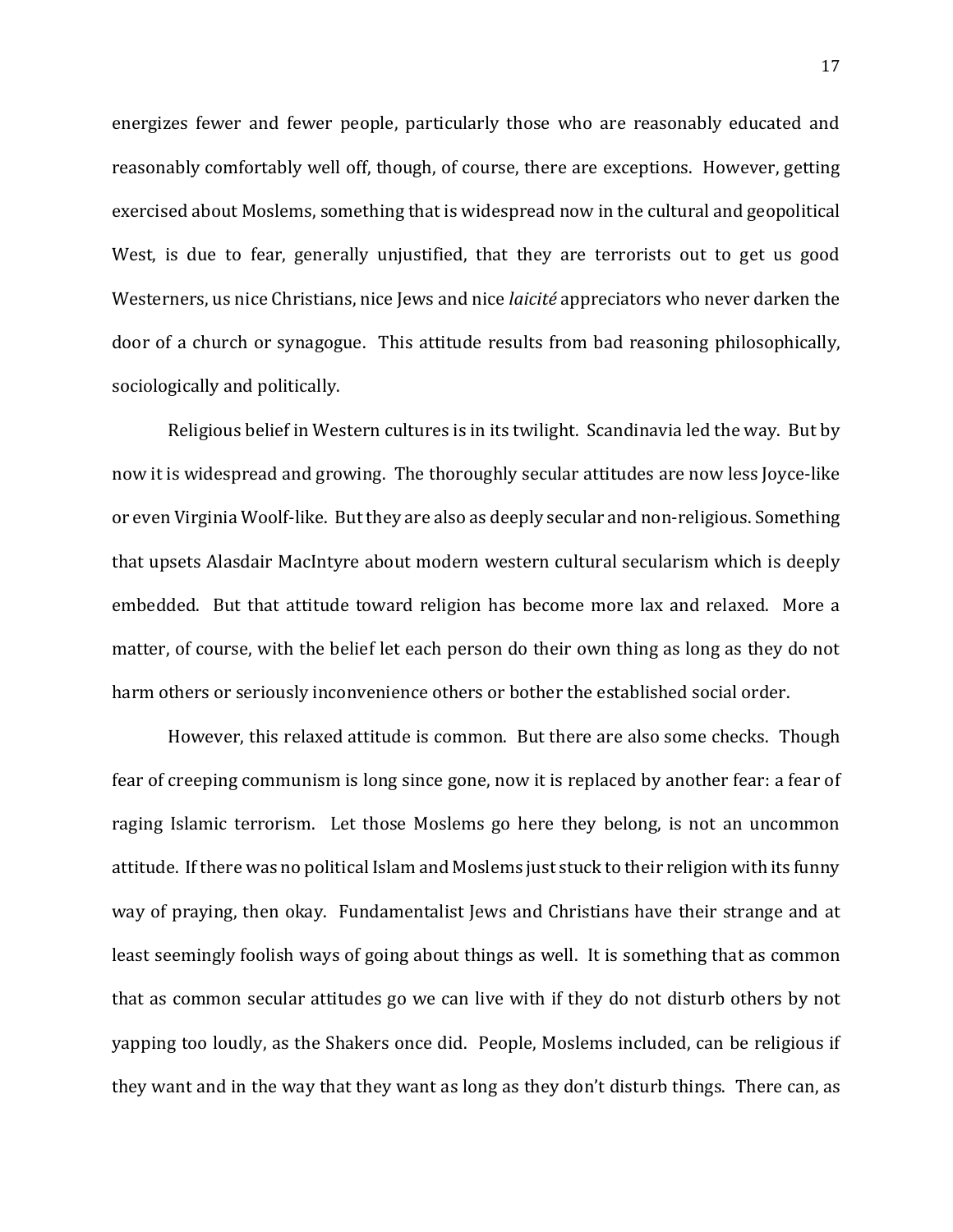well, be those curious 'New Atheists' such as Richard Dawkins and Christopher Hitchens as long as they also do not stir the pot. Non-religion is becoming more and more 'the middle class' way of life. Just something the Joyce-like get stirred up about.

A common idea across the board in the developed countries of the West is 'You pay your money and you take your choice.' Let pot stores flourish as long as things do not get stirred up. Don't get excited about those who buy differently or elsewhere as long as it doesn't hurt you. It is all a matter of consumer's choice in our glorious consumer culture. Some like vanilla and some like chocolate. You pay your money and you takes your choice.

That there are no religious entities or plausible religious beliefs here or elsewhere is an attitude that has become adopted, correctly or incorrectly, by not a few people in the developed world. It goes as just obvious if they have been lucky enough to be reasonably educated. Or people, reasonably educated or not, who have a robust sense of common sense, rest easy about these matters. But what was reasonable to believe in the Middle Ages is one thing; what is reasonable to believe now is another. What is reasonable to believe in Haiti is one thing; what is reasonable to believe in Iceland is another. However, we must not forget that there are reasonable religious people, including intellectuals of various sorts, though fewer in number, in the cultures of the developed world, even among its cultural elite. But the religious such members are not intellectual couch potatoes. Remember Terry Eagleton now and Cardinal Newman or Simone Weil or Graham Greene of a short time past.

#### III

Dworkin has not established the value of religion; the value of religion's claimed goal and vocation or the value of being religious including of his so-called religion without God.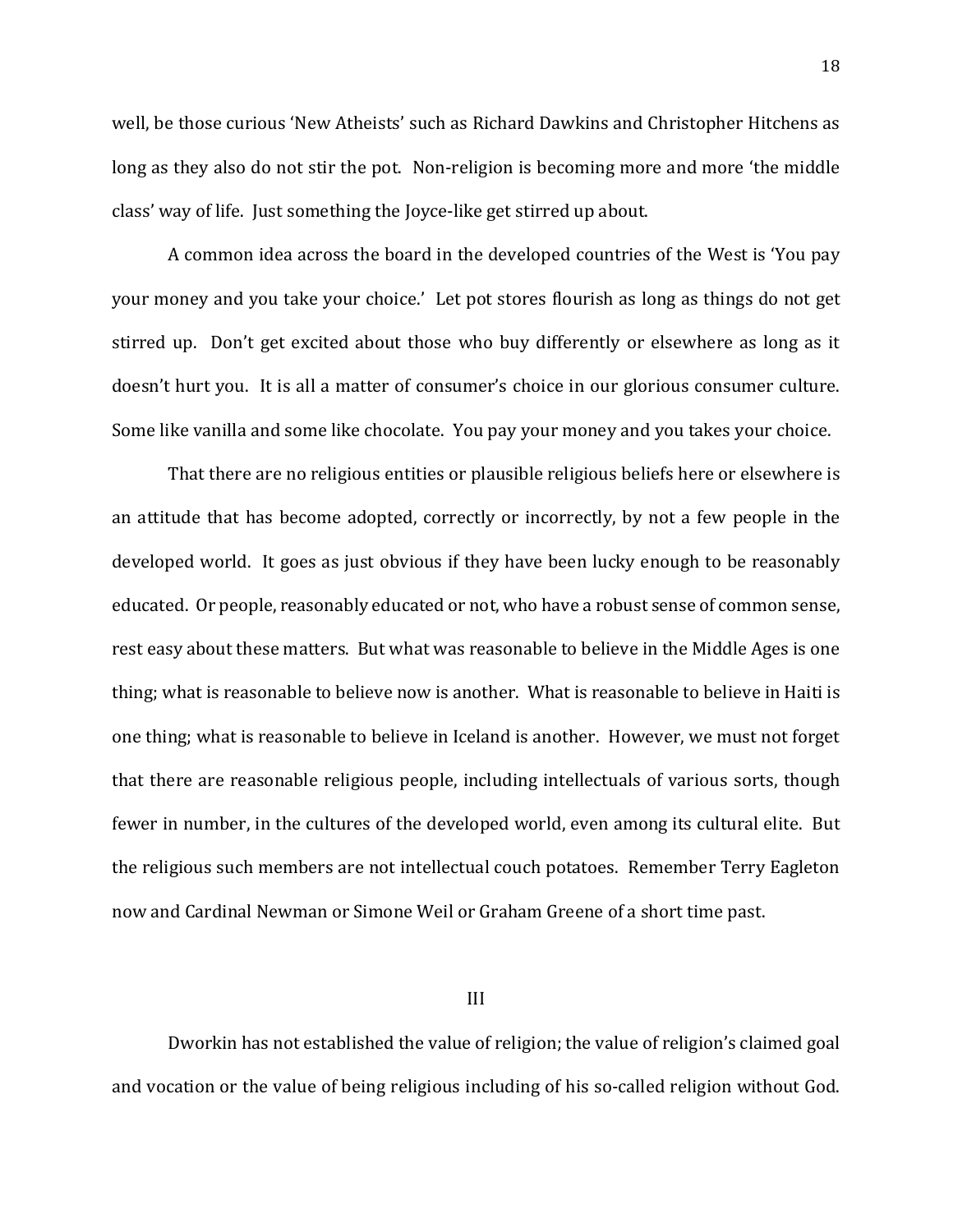He has not established or given us adequately good reasons that religion of some sort, even of what he calls a religion without God, is necessary for concluding rightly that life is not senseless. He has not given us a good reason for believing that we would be better off with religion than without it. He has not established that religious belief is something we human beings should cherish. He has not shown that without it life will be just one damn thing after another until we die or that we will be alienated. He has not shown that without religion, even a 'religion' without God, that we cannot reasonably believe that life has worth. Or that for life to have worth for us it is necessary to be religious. Indeed, if we take an honest look at the world it will be apparent that, religion or not, life is often brutal and that religion is not innocent in engendering that. Life is often brutish, indeed heavily brutish, in places thick with religion. This obtains for large swaths of the world. Where many people are treated brutally as if their lives do not matter. As if, when they are *not* needed to slave away all their lives in brutish conditions, they are worthless. That the value of their lives is often taken to be purely instrumental. Of course, that is not usually said. But, not infrequently, it is our reality.

Religion has certainly not brought on a regime or ethos of kindliness or human concern. People of different religious beliefs are often good at killing or persecuting each other. And, indeed, we are addicted to it. It is, of course, not just religions—the religious communities most particularly where there are clashing religions—that are brutal. Antireligious Stalinist Russia was horrible at that as were the Nazis. Hitler was not religious and was only a *lumpen* intellectual and a strange kind of one at that, but he was also a strange kind of lumpen atheist. He brought into being and sustained a regime of incredible brutality. He certainly was no angel of mercy. China, which is not exactly big on religion, is not exactly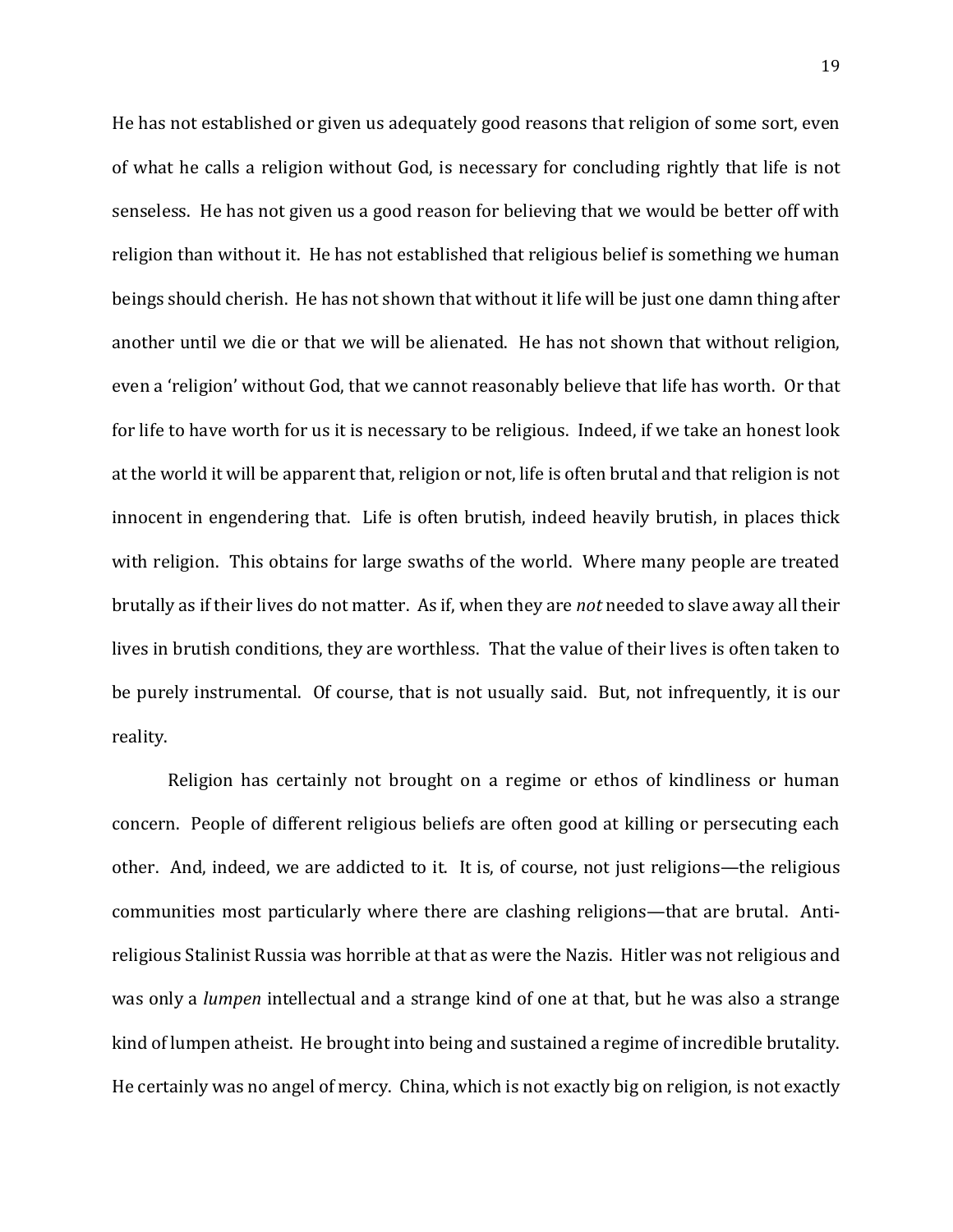a social order of kindliness or respect for human beings or their human rights. There are executions galore there. Some are just on time to get the required body parts for transplants—a well-functioning instrumentality way of proceeding. Much of China's brutality is indeed efficient. More so than that of the Nazis, though perhaps less so than that of ISIS. But that does not make it any more tolerable. There is also a lot of imprisonment in China. But they do not outdo the United States in brutal and extensive imprisonment. The United States may be losing out to China economically and slowly being replaced by it as the world's hegemonic imperial power. But not yet in imprisonments. The United States—the God-fearing United States—still leads the world in imprisoning people.

However, that some anti-religious places here have been murderously brutal should not allow us to disguise from ourselves, let alone justify the fact, that brutality is common in many—perhaps most—distinctively religious cultures and societies as well. And often some thoroughly secular ones—like Scandinavian ones and the Netherlands—are models of decent treatment of people.<sup>1</sup> Compare Norway's prison system with that of the United States, Saudi Arabia or Egypt. But Norway also has its fascists and fanatically anti-Moslems as well. They are a minority all over Scandinavia but they are there as they are all over the rest of Europe as well. Sometimes even becoming less a minority. Think of Hungary and he Front National in France.

However, look at societies that are anything but secular in their orientation. Indonesia, Myanmar, the Central African Republic, Egypt, Libya and Nigeria. They certainly are not models of how life should go. Moreover, in the United States and in Israel racism is rampant and, though in different ways, destructive. And in Canada, prisons aside, First Nations' people, particularly First Nations' women, are treated disgracefully. And in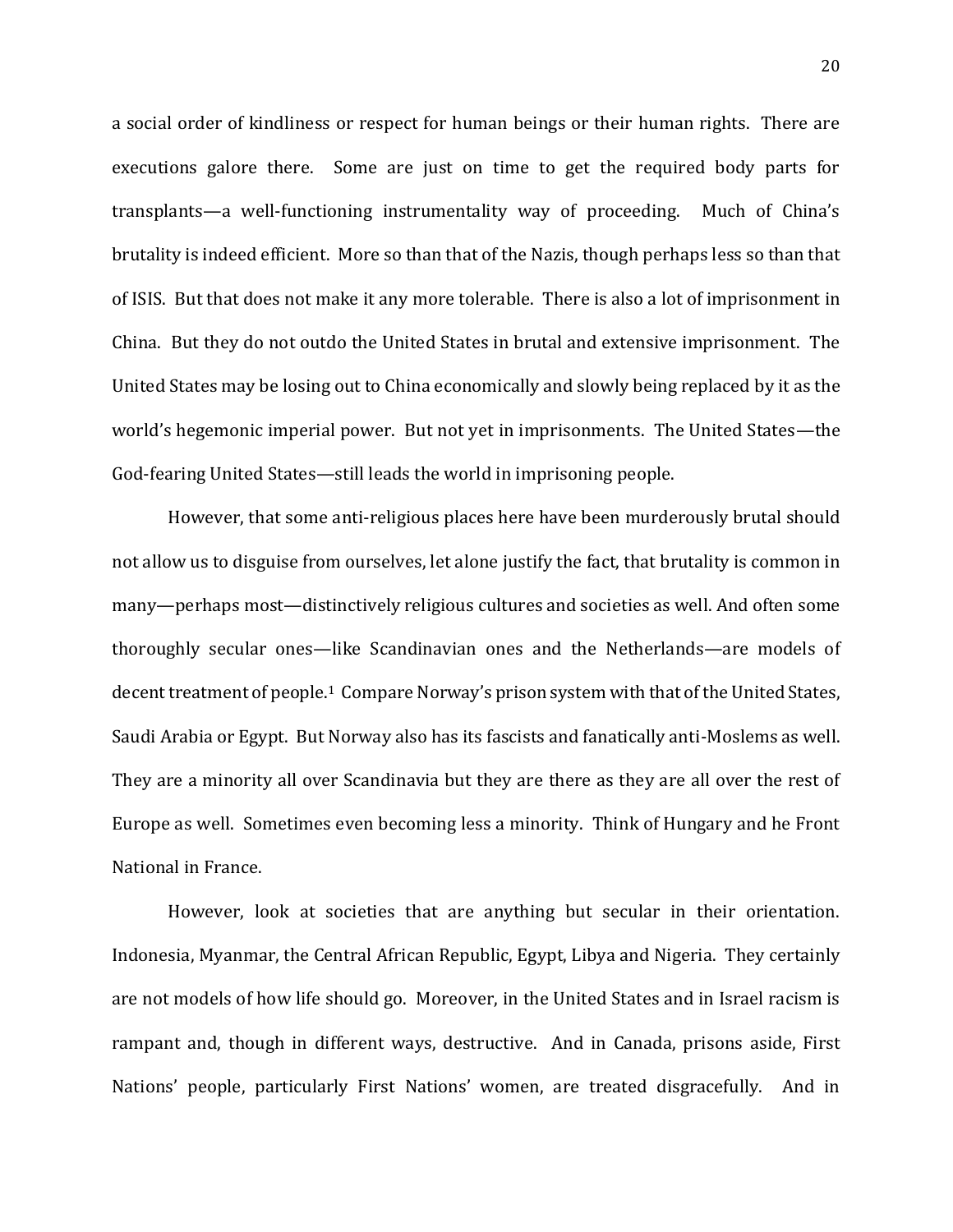Australia no only their native population but their Lebanese immigrants, largely Moslem (the so-called 'hogs'), are treated badly.

The United States is not only religiously backward, particularly in the South, but has the highest prison population per capita in the world. The prison population is largely African-American, though increasingly now it has undocumented Latino and Asian potential immigrants. The prison management in the United States is also addicted to giving out an abundant use of solitary confinement and indeed sometimes very long terms in such confinement. There were also and still are brutalities beyond measure used by guards in the Attica Prison in upstate New York as well as in some prisons in the New York City area.

There is little reciprocal-ness in most societies, even in ones where brutality is not routine and is even rare, to say nothing of sisterly and brotherly love. Police brutality is common. The population in the United States is largely indifferent to or ignorant of the growing imprisonment, often with a capitalistic adept business friendly use of cheap prison labor. What is good for business is, of course, good for America. And in the United States racism is as a common as apple pie. The population has to be told that Black lives matter, just as in Israel people have to be told that Moslem lives matter.

There are religiously tolerated and sometimes even religiously inspired groups of activities where religion is not the religion and respect for human beings that it is generally billed to be. That it is is disguised myth. There are plenty of decent religious people along with many who are well intentioned but have incredibly naïve beliefs both religious and political. They are easily ideologically indoctrinated often in unfortunate ways. Pope Francis is a breath of fresh air in the Roman Catholic Church yet it need not be cynical to believe that relief will not come from Pope Francis's genuinely inspired compassion for and identification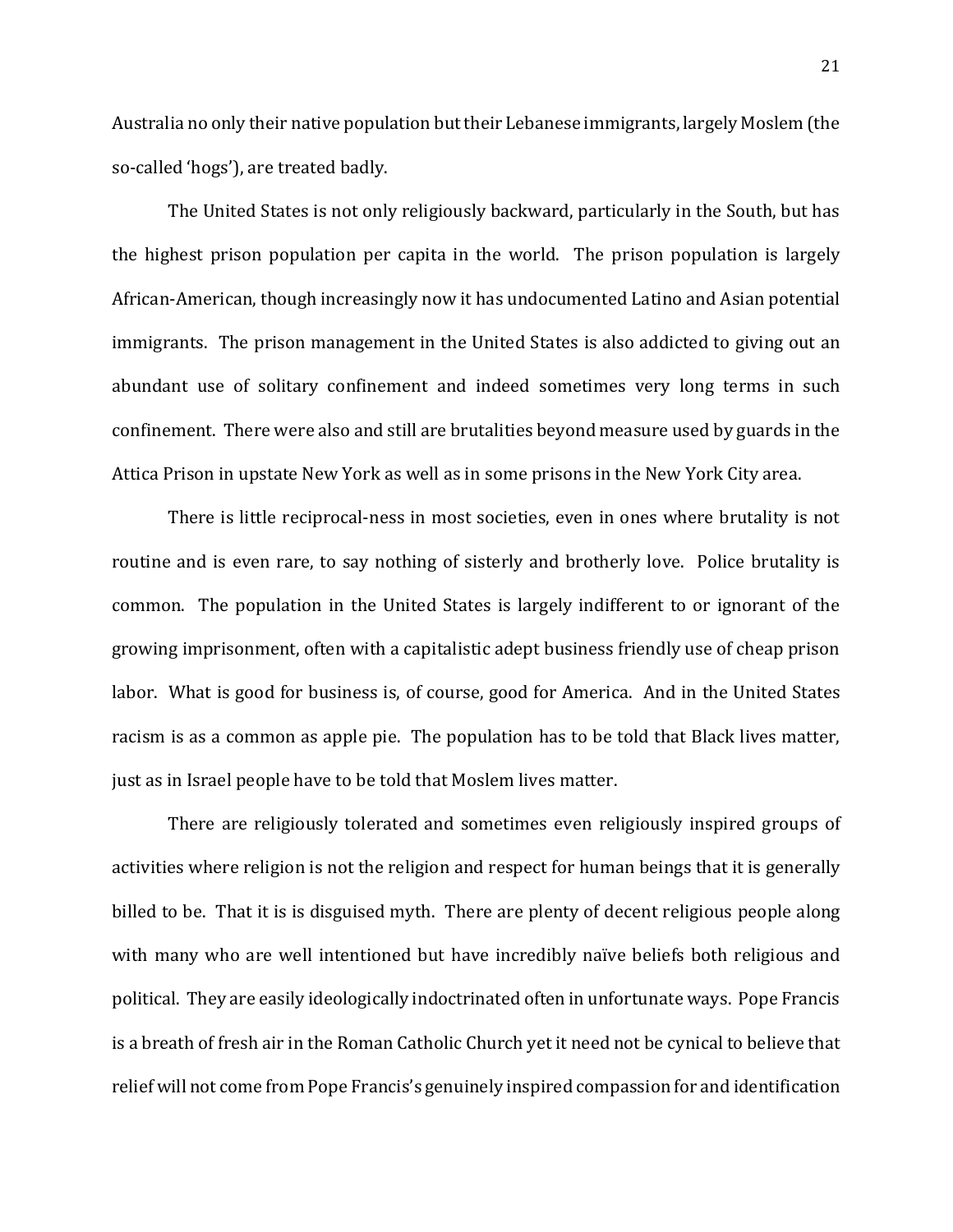with the poor and downtrodden. Pope Francis has admirably done some good things. But the Catholic Church will become a center for human wellbeing. Pope Francis is, or course, good press for the Roman Catholic Church in a time when it very much needs it. But the recognition of this should not be to fail to note and to appreciate Pope Francis's good intentions and many good actions. But his institution remains retrograde, sunk in the past and reactionary.

In the last sections of this article I have moved away—*perhaps* drifted away—from my critique of Dworkin's defense of religion without God. However, Dworkin is trying to show that religion is a desirable thing. These last remarks of mine are an attempt by adding fuel to the fire to further put that in question by showing that religion, with or without God, is not desirable. *Religions* of enlightenment as well as religions of salvation have been cruel or brutal or both. Consider Myanmar and its religious orientations, for example. Or some regions of India. We should not forget the present Prime Minister's past behavior toward Moslems. But before that excursion, I have argued that Dworkin's conceptualizations concerning religion are (1) incoherent, (2) coherent or not, not religious, and (3) even if by *persuasive* redefinition we turn them into being religious we should not be religious even in that sense. It is more reasonable and more normatively desirable to be godless atheists *tout court.* My above remarks, along with some of my earlier ones, are directed toward vindicating that.

I would like in concluding to make a remark that I earlier just nodded at. I think it was entirely appropriate that at the end of his life Dworkin should have made his *apologia pro vita sua.* When I read his title I looked forward to what such an exemplary person not only just an able philosopher and legal theorist but an exemplary *public intellectual* had to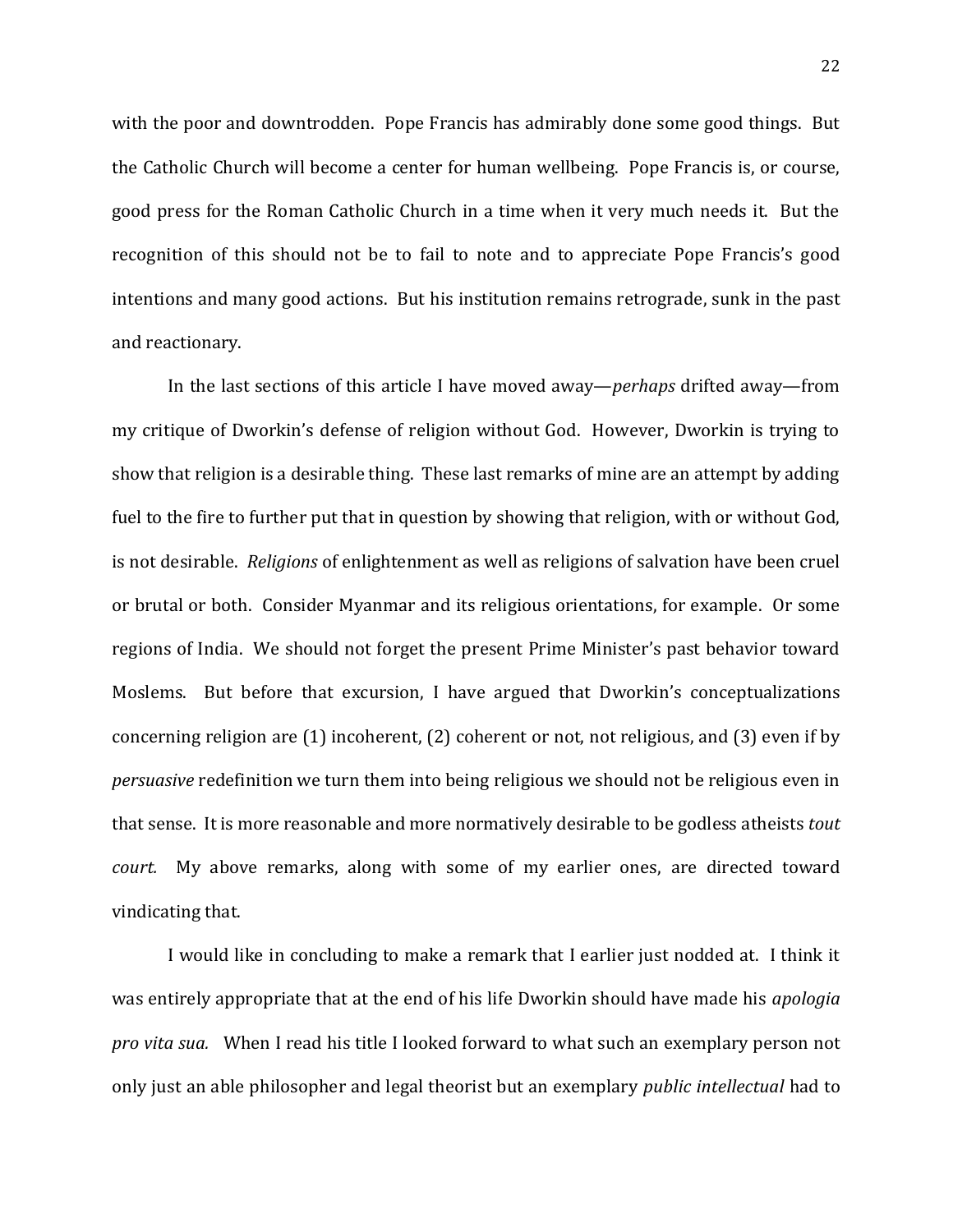say concerning religion. On other matters I have learned a lot from him, but in this last turning of his I think he was firmly off the track and I thought, and continue to think, given his deserved eminence, it was publicly desirable for me to say what I have said about his defense of a kind of religiosity. But this should not distract us from a recognition of the importance of what he has written elsewhere where his expertise is evident. We can all go off track with our own *apologia pro vita suas.* Have I done so in nodding here at some of mine? I hope I am not being dogmatic but I do not expect I will change my mind.

Note

 $\overline{\phantom{a}}$ 

<sup>1</sup> Sweden, for example, is a remarkable paradigm. You are struck by this even when you are casually there. This was remarkable so particularly during the time of Olaf Palme. It still has echoes of that, though increasingly the disease of neoliberalism has affected Swedish society throughout or extensively as it has in most developed countries. Still Sweden, compared with Canada or the United States or Germany or the United Kingdom, is a wonder. Its policies, for example, in taking in refugees and immigration more generally are remarkable. It puts Canada to shame, which is not very hard to do. Still, not all is as it should be in Sweden, particularly when we look at the lives of undocumented workers there and who does the dirty work. But that is not evident to a casual visitor's eye. For a striking example, see the work of Swedish-based social anthropologist, Anna Gavanas, particularly *Who Cleans the Welfare State? Migration, Informalization, Social Exclusion and Domestic Service in Stockholm.* She includes an extensive bibliography there.